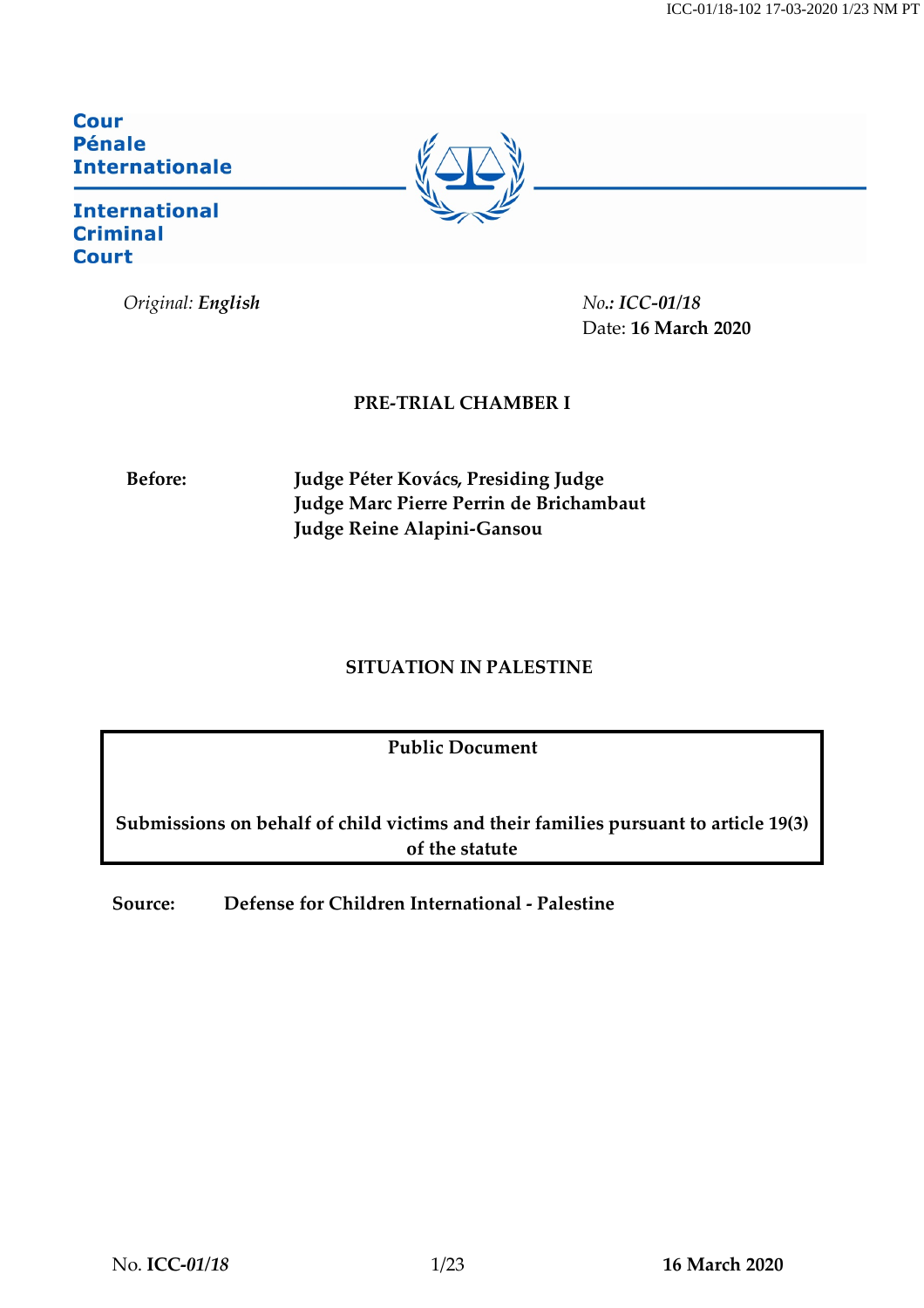| Document to be notified in accordance with regulation 31 of the Regulations of the<br>Court to:      |                                                           |
|------------------------------------------------------------------------------------------------------|-----------------------------------------------------------|
| The Office of the Prosecutor<br>Ms Fatou Bensouda<br>Mr James Stewart                                | <b>Counsel for the Defence</b>                            |
| <b>Legal Representatives of the Victims</b>                                                          | Legal Representatives of the Applicants                   |
| <b>Unrepresented Victims</b>                                                                         | Unrepresented<br>Applicants<br>(Participation/Reparation) |
| The Office of Public Counsel for Victims The Office of Public Counsel for the<br>Ms Paolina Massidda | Defence                                                   |
| <b>States' Representatives</b><br>The competent authorities of the State of<br>Palestine             | <b>Amicus Curiae</b>                                      |
| <b>REGISTRY</b>                                                                                      |                                                           |
| Registrar<br>Mr Peter Lewis                                                                          | <b>Counsel Support Section</b>                            |
| <b>Victims and Witnesses Unit</b><br>Mr Nigel Verrill                                                | <b>Detention Section</b>                                  |
| Victims Participation and Reparations<br><b>Section</b><br>Mr Philipp Ambach                         | Other                                                     |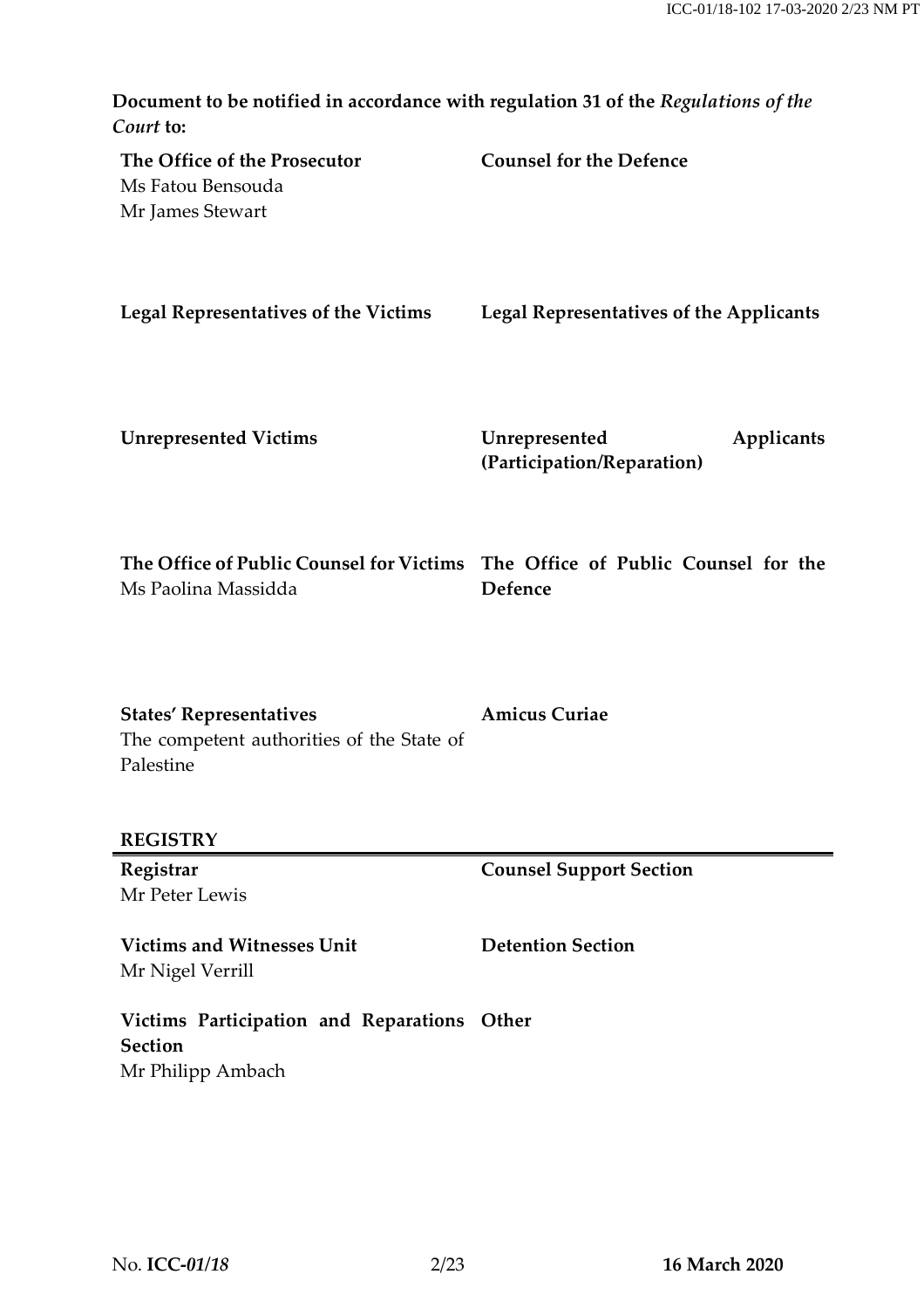#### **INTRODUCTION**

1. The Office of the Prosecutor of the International Criminal Court ("Prosecution") filed an exceptional request seeking a ruling on the question of whether the International Criminal Court ("Court") may exercise its jurisdiction over war crimes that have been or are being committed in the West Bank, including East Jerusalem, and Gaza. 1

2. These submissions are filed on behalf of Palestinian children unlawfully killed by Israeli forces in the West Bank, including East Jerusalem, and Gaza, and their immediate family members ("the victims"), pursuant to article 19(3) or, alternatively, article 68(3) of the Rome Statute. The victims request Pre-Trial Chamber I (the "Chamber") to make a positive ruling regarding its jurisdiction under article 12(2)(a) of the Statute because Palestine is a state, and its territory encompasses areas occupied by Israel in 1967.

3. The victims support and reaffirm the legal conclusions detailed in the Prosecution's Request Pursuant to Article 19(3) for a Ruling on the Court's Territorial Jurisdiction in Palestine (the "Request"), namely that the Court's territorial jurisdiction extends to the Palestinian territory occupied by Israel during the Six-Day War in June 1967, specifically the West Bank, including East Jerusalem, and Gaza; and this territory has been referred to as the "Occupied Palestinian Territory" and is delimited by the demarcation line agreed to in the 1949 Armistices, which is known as the 'Green Line.'2

4. The victims reaffirm that the Palestinian territory occupied by Israel during the Six-Day War in June 1967, specifically the West Bank, including East Jerusalem, and Gaza, continues to be referred to as the "Occupied Palestinian Territory."

5. The State of Palestine acceded to the ICC Statute on 2 January 2015 and lodged a declaration under Article 12(3) of the ICC Statute on 1 January 2015 accepting jurisdiction of the Court over alleged crimes committed "in the occupied Palestinian

<sup>&</sup>lt;sup>1</sup> Prosecutor's request pursuant to article 19(3) for a ruling on the Court's territorial jurisdiction in Palestine, ICC-01/18, 22 January 2020.

<sup>2</sup> *Id.* at ¶ 3.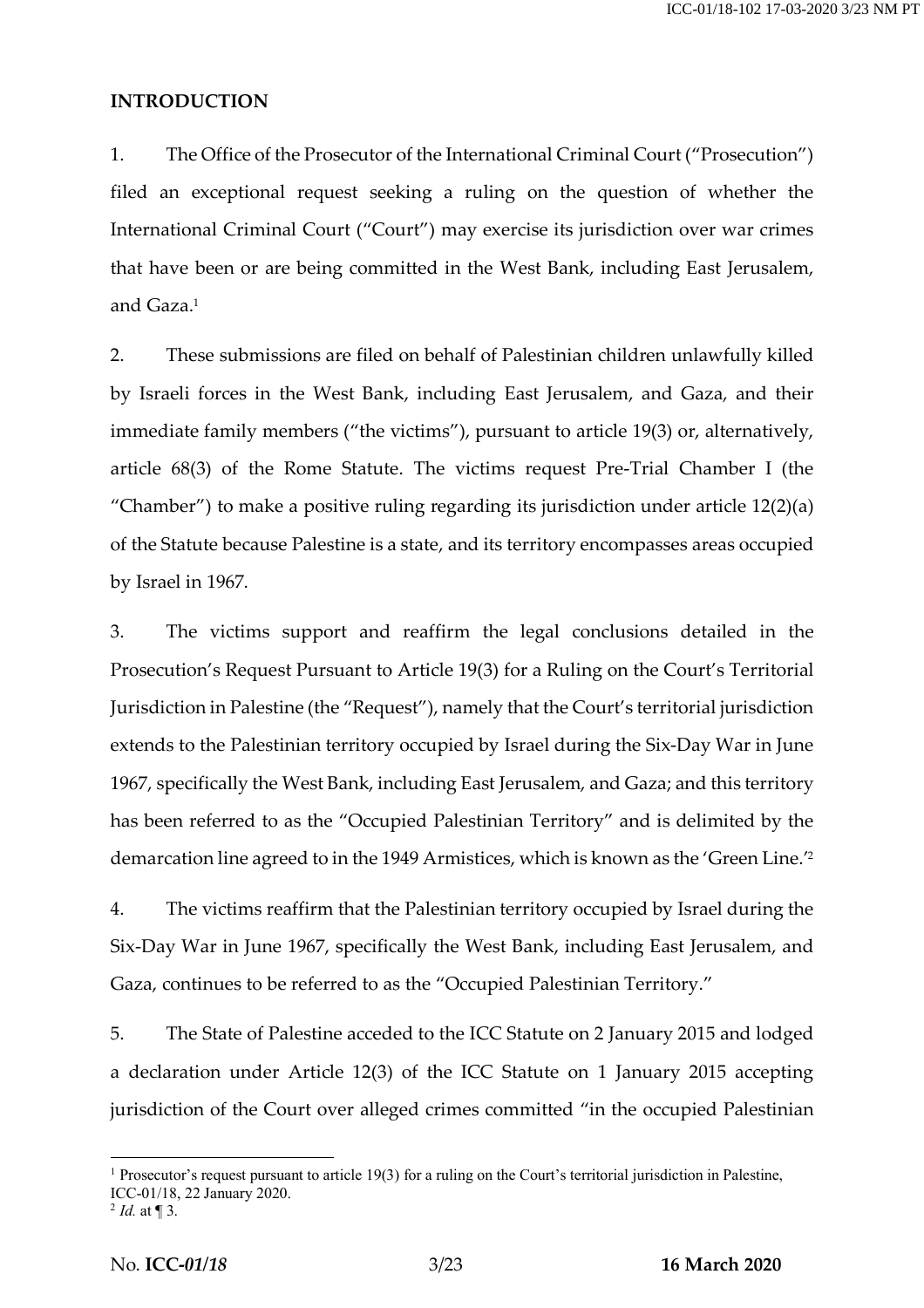territory, including East Jerusalem, since June 13, 2014."3 On 1 April 2015, Palestine became the 123rd State Party to the ICC.4 On 22 May 2018, the State of Palestine referred the situation in Palestine for investigation to the ICC and requested the Prosecutor "to investigate, in accordance with the temporal jurisdiction of the Court, past, ongoing and future crimes within the court's jurisdiction, committed in all parts of the territory of the State of Palestine."5

### **SUBMISSIONS**

### **I. RELEVANT CONTEXTUAL AND FACTUAL BACKGROUND**

6. Israel's 52-year belligerent military occupation of the West Bank, including East Jerusalem, and Gaza is characterized by widespread, systematic, and institutionalized human rights violations and grave breaches of international humanitarian law against Palestinian civilians, including children. Israeli occupation policies and practices expressly deny Palestinians living under Israeli control fundamental human rights guarantees and protections, including the right of self-determination, the right to equality and non-discrimination, and the right to life, liberty and security.

7. The Occupied Palestinian Territory, comprised of the West Bank, including East Jerusalem, and Gaza, has a population of nearly 4.8 million, including approximately 2.1 million persons under the age of 18 years, comprising 45 percent of the total population.6 This incredibly young Palestinian population has grown up in the shadow of failed negotiations and lives under an oppressive Israeli military

C.N.13.2015.TREATIES-XVIII.10, 6 Jan. 2015, https://treaties.un.org/doc/Publication/CN/2015/CN.13.2015- Eng.pdf. On 7 January, the Registrar of the ICC informed President Abbas of Palestine of his acceptance of the Article 12(3) declaration. Letter from Herman von Hebel (Registrar) to Mahmoud Abbas President of the State of Palestine, Ref: 2015/IOR/3496/HvH, 7 Jan. 2015, http://www.icc-cpi.int/iccdocs/PIDS/press/150107- Registrar-Letter-to-HE-President-Abbas-regarding-Palestine-Art-12-3--Declaration.pdf

<sup>&</sup>lt;sup>3</sup> Declaration Accepting the Jurisdiction of the International Criminal Court, Mahmoud Abbas, President of the State of Palestine, 31 Dec. 2014, http://www.icc-cpi.int/iccdocs/PIDS/press/Palestine A\_12-3.pdf. On 6 January 2015, the United Nations Secretary General, acting in his capacity as depository for the Rome Statute, accepted Palestine's accession to the Rome Statute. United Nations, Depository Notification, Ref:

<sup>4</sup> International Criminal Court, *ICC welcomes Palestine as a new State Party*, 1 April 2015, https://www.icccpi.int/Pages/item.aspx?name=pr1103.

<sup>&</sup>lt;sup>5</sup> See ICC, Statement by ICC Prosecutor, Mrs. Fatou Bensouda, on the referral submitted by Palestine, 22 May 2018, https://www.icc-cpi.int//Pages/item.aspx?name=180522-otp-stat. 6 Palestinian Central Bureau of Statistics, *Child Statistics: Main Indicators*,

http://www.pcbs.gov.ps/Portals/\_Rainbow/Documents/main%20indicator%20E.htm (last accessed 12 March 2020).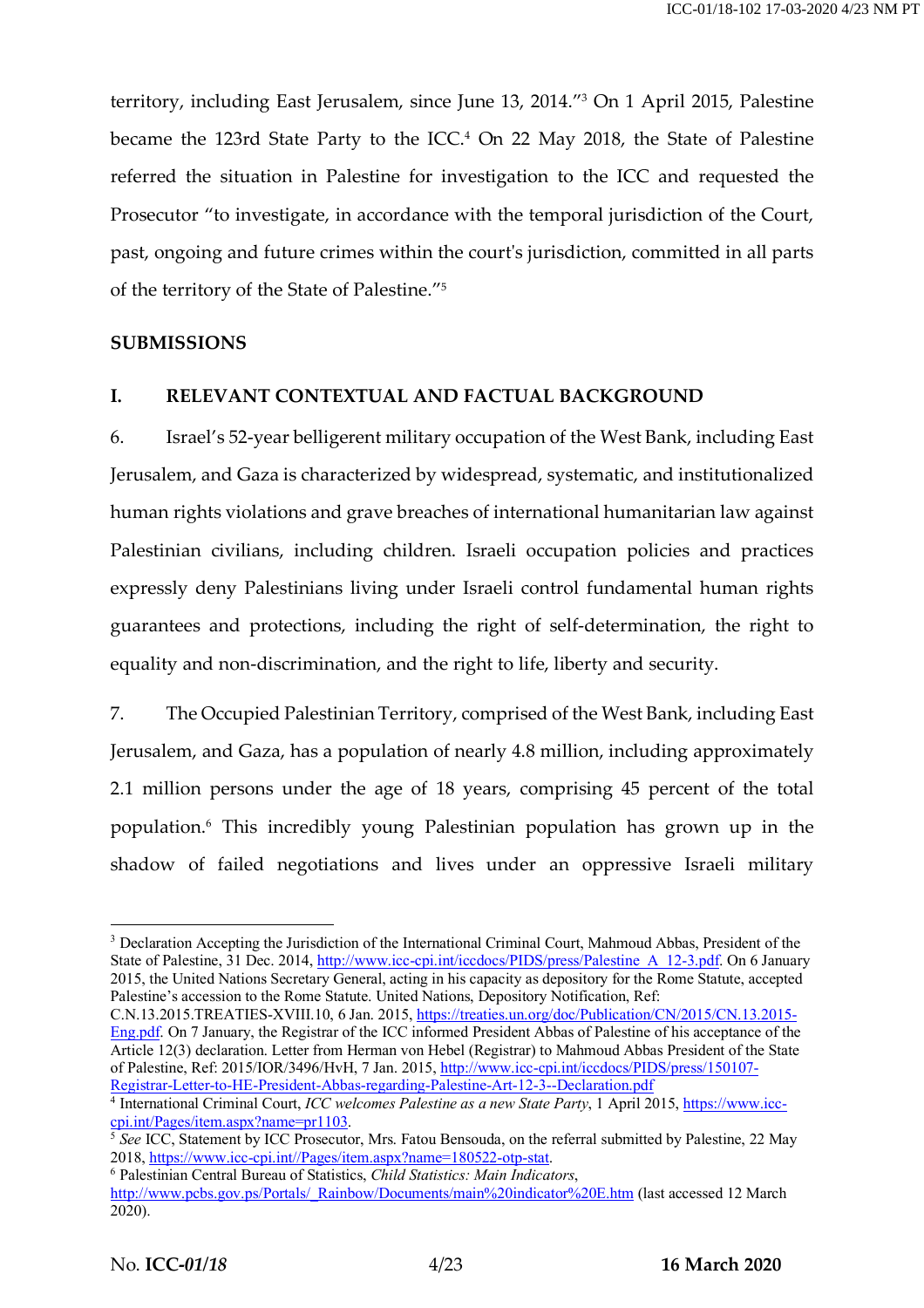occupation that has no end in sight. Their futures have been stifled and decimated by systemic discrimination, persistent settlement expansion, closure, and repeated Israeli military offensives.

8. In Gaza, Israel's now 12-year near-total closure has largely cut Gaza off from the rest of the world and prevented or acutely limited a wide range of goods and services from reaching Palestinians in Gaza. It has created and perpetuated an entirely human-made humanitarian disaster with grave consequences for approximately 1.9 million Palestinians living in what is one of the most densely populated areas in the world where Palestinians aged 0–14 comprise at least 41.8 percent of the population.<sup>7</sup>

9. Israel's closure policy toward Gaza has a disproportionate impact on the civilian population and has decimated Gaza's economy. Gaza now has one of the highest unemployment rates in the world at  $48.2$  percent.<sup>8</sup> With their freedom of movement denied, Palestinians in Gaza continue to slip deeper into poverty with 53 percent of people living in poverty, an increase by more than 14 percent since the last time poverty was assessed in  $2011<sup>9</sup>$ . This is despite the fact that 80 percent of the population receives humanitarian assistance.<sup>10</sup> Without adequate food, health care, education, or safe spaces, children in Gaza are growing up without a childhood.

10. Israeli forces are rarely held accountable for grave violations against Palestinian children, including unlawful killings and excessive use of force. Since 2000, Israeli forces or settlers have killed at least 2,115 Palestinian children in the occupied West

http://www.pcbs.gov.ps/portals/\_pcbs/PressRelease/Press\_En\_IntPopDay2018E.pdf. <sup>8</sup> UNICEF, *State of Palestine Humanitarian Situation Report* (July – Sept. 2018), https://www.unicef.org/appeals/files/UNICEF\_State\_of\_Palestine\_Humanitarian\_Situation\_Report\_Sept\_2018.p df ("UNICEF SitRep July-Sept. 2018").

 <sup>7</sup> Population density of the Gaza Strip is 5,204 persons/km2 . Palestinian Central Bureau of Statistics (PCBS), *On the Occasion of the Int'l Population Day 11/7/2018*, 1 (11 July 2018),

<sup>9</sup> U.N. Office for the Coordination of Humanitarian Affairs (OCHA), *Humanitarian Bulletin Occupied Palestinian Territory*, 8 (May 2018),

https://www.ochaopt.org/sites/default/files/hummonitor\_may\_04\_06\_2018\_final.pdf ("OCHA Humanitarian Bulletin May 2018").

<sup>10</sup> UNICEF SitRep July-Sept. 2018, *supra* note 8.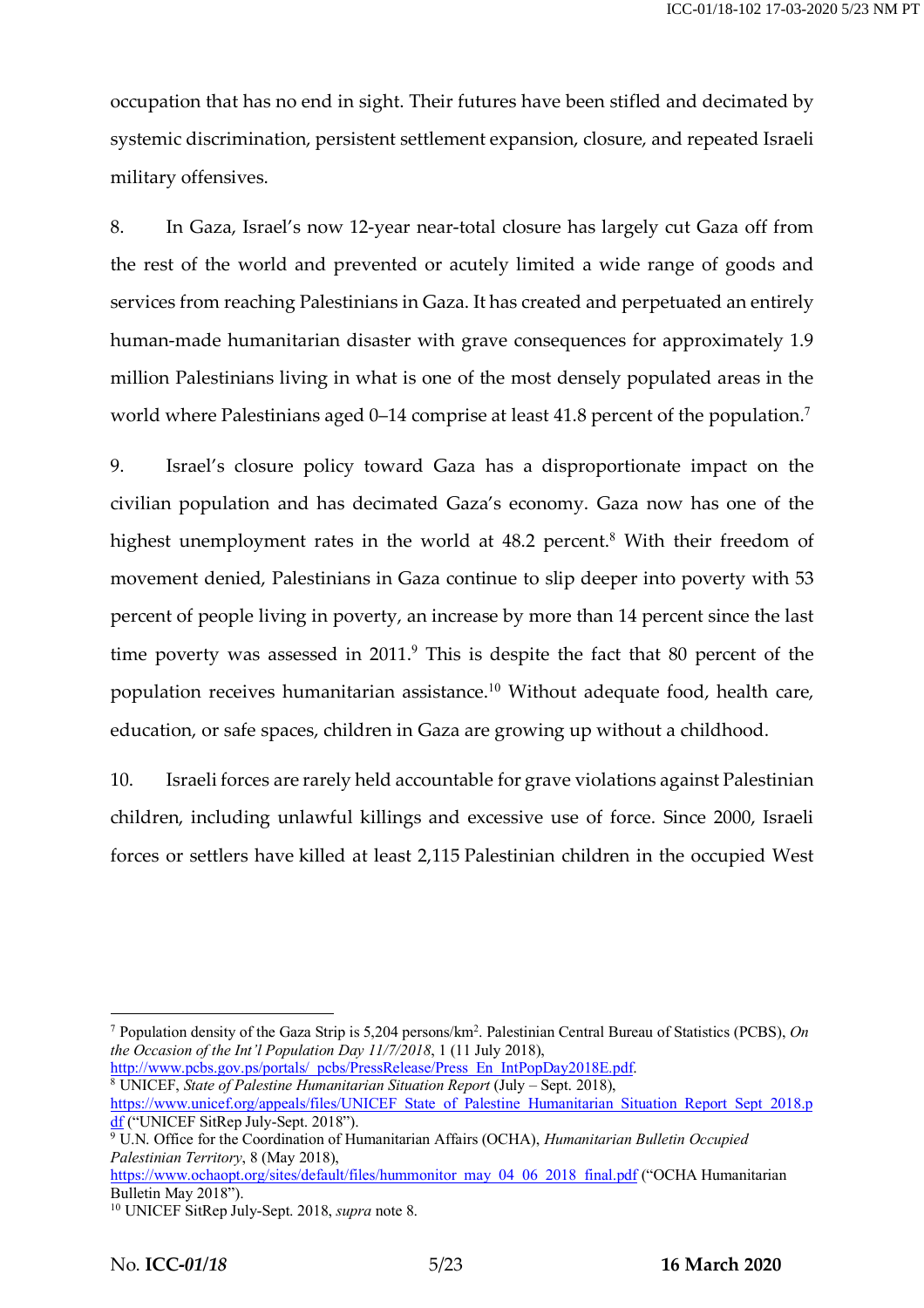Bank, including East Jerusalem, and the Gaza Strip, according to documentation collected by Defense for Children International - Palestine (DCIP). 11

11. Between January 2014 and December 2019, Israeli forces and settlers killed at least 705 Palestinian children in the West Bank, including East Jerusalem, and Gaza, according to evidence collected by DCIP.

12. While the majority of these deaths occurred during the summer 2014 Israeli military offensive on Gaza, known as Operation Protective Edge, at least 148 Palestinian children were killed outside of this military assault with live ammunition or crowd-control weapons across the Occupied Palestinian Territory, based on evidence collected by DCIP.

13. These submissions set out additional detail regarding (i) direct attacks on children and indiscriminate attacks on civilian homes, schools, and residential neighborhoods during Israel's military offensive during July and August 2014, known as "Operation Protective Edge"; (ii) the increasing use of unjustified intentional lethal force against Palestinian children since 2014; and (iii) unlawful killing and use of excessive force by Israeli forces against Palestinian children in the context of "Great March of Return" demonstrations in the Gaza Strip beginning on 30 March 2018, material that is relevant to understanding the nature of the crimes and therefore to the jurisdictional issue which is before the Court.

#### **A. Killing and maiming of children during Operation Protective Edge**

14. The victims include children killed in direct attacks on civilians and indiscriminate or disproportionate attacks carried out by Israeli forces during the 50 day Israel military offensive on Gaza between 8 July and 26 August 2014. The Israeli military offensive claimed the lives of at least 547 children, according to documentation collected by DCIP. 12

 <sup>11</sup> Defense for Children International – Palestine, *Distribution of child fatalities by month*, https://www.dcipalestine.org/child\_fatalities\_by\_month (last accessed 13 March 2020).

<sup>&</sup>lt;sup>12</sup> See DEFENSE FOR CHILDREN INTERNATIONAL – PALESTINE (DCIP), A WAR WAGED ON GAZA'S CHILDREN (2015),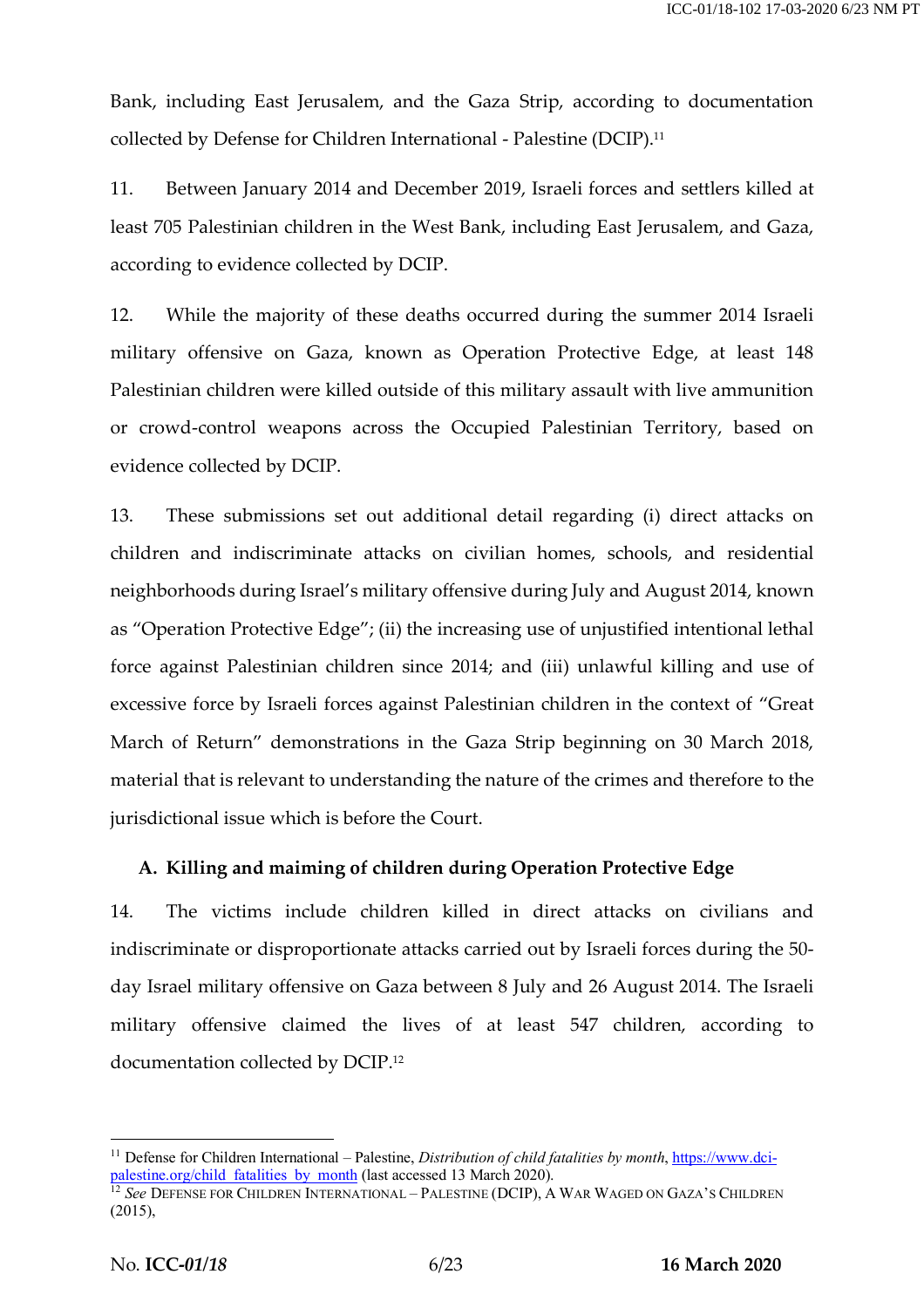15. Intensive bombing and shelling in densely populated civilian areas and a largescale ground invasion caused massive destruction and devastation. Children died at a rate of 11 per day, with many more thousands of children wounded, and approximately 1,000 sustained injuries causing permanent disability.13

16. DCIP's investigation into the killing and maiming of Palestinian children during Operation Protective Edge found overwhelming evidence of direct or indiscriminate and disproportionate attacks carried out by Israeli forces, which amount to war crimes.14

17. Under international humanitarian law, civilians, including children, must never be targeted, and civilian structures and infrastructure are presumed not to be lawful targets. Despite this, Israeli forces launched numerous unlawful attacks against civilians, civilian homes, and schools where there was no lawful military object reported in the area at the time of attack.15

18. During the military offensive, Israeli officials attempted to justify attacks on civilian homes by stating that the intended target was an individual affiliated with Hamas or another Palestinian armed group who was present in the home at the time of the attack.16

19. Under International law, the mere alleged presence of a member of a Palestinian armed group is an insufficient justification for an attack on a family home. A civilian home that is in some way deemed by Israeli forces to be "affiliated" with Hamas or another Palestinian armed group does not provide in itself legal justification under international humanitarian law to direct an attack against that object.17

20. Even in cases where Israeli forces may be lawfully targeting a legitimate military object, the attack must be in accordance with the principle of proportionality.

- $^{14}$  *Id.*
- <sup>15</sup> *Id.* <sup>16</sup> *Id.*

https://d3n8a8pro7vhmx.cloudfront.net/dcipalestine/pages/530/attachments/original/1436292897/OPE\_A\_War\_ Waged\_on\_Children.pdf?1436292897.

<sup>13</sup> *Id.*

<sup>17</sup> *Id.*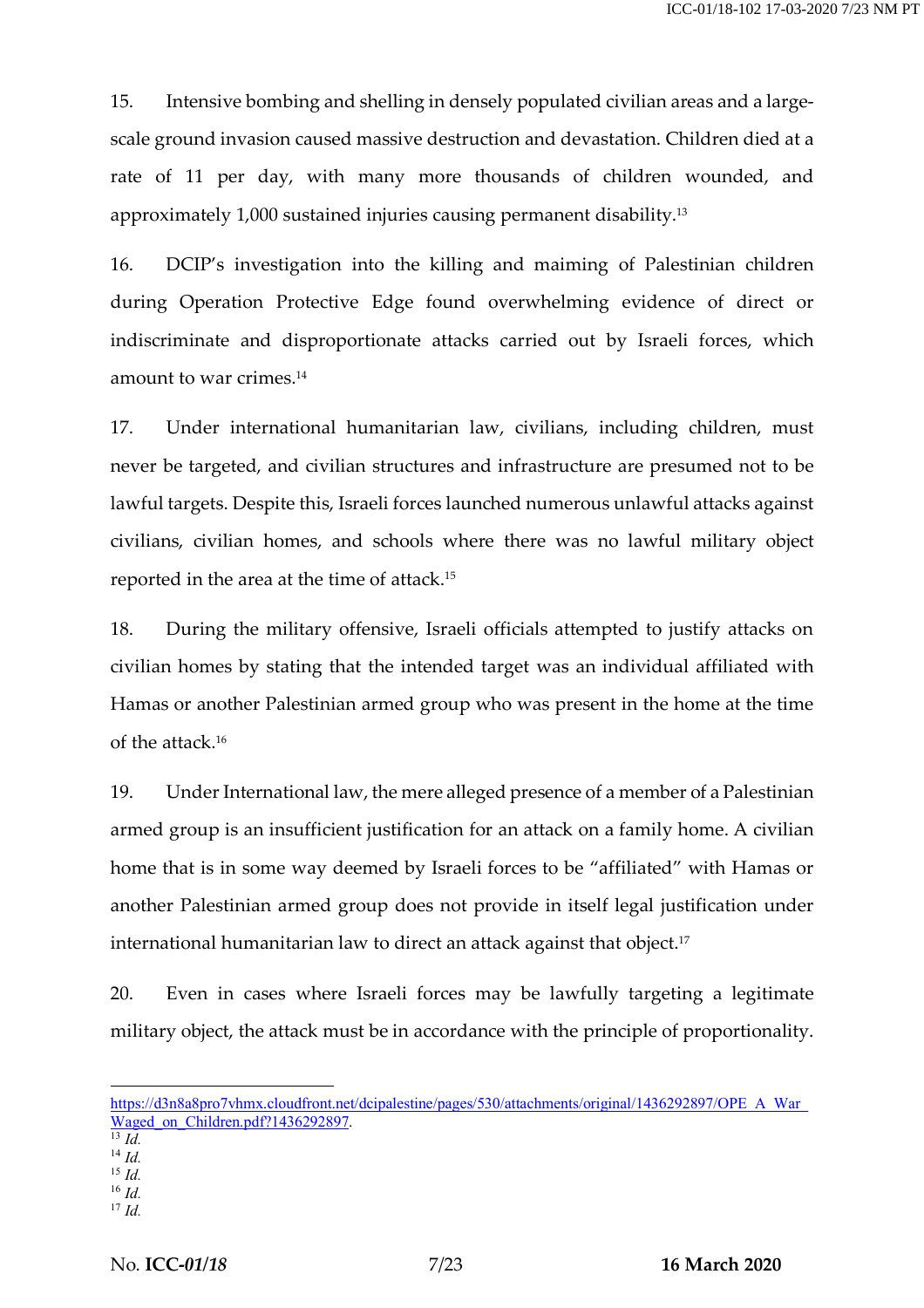In short, an otherwise lawful attack can become unlawful if it may be expected to cause incidental loss of civilian life or damage to civilian structures that would be excessive in relation to the direct military advantage.18

### **Overwhelming force directed at residential and densely populated areas**

21. The vast majority of child fatalities and injuries occurred in the context of intensive Israeli airstrikes and artillery shelling in densely populated residential neighborhoods. Children were often present and sheltering in civilian structures when strikes occurred, usually with their extended families in single apartment blocks. As a result, many families lost multiple members.

22. The most heavily bombarded residential areas included the suburbs of the southern Gaza towns of Khan Younis and Rafah; the eastern neighborhoods of Gaza City, including Shuja'iyya, Zeitoun and Tuffah; and Beit Hanoun, Beit Lahia and Jabalia refugee camp in the north of the Gaza Strip.19

23. During the 20 July 2014 assault on the Shuja'iyya neighborhood in eastern Gaza City, Israeli forces reportedly fired 4,800 shells into the neighborhood over a sevenhour period contributing to one of the deadliest days for children during the offensive.20 Israeli forces killed a total of 59 children throughout Gaza on 20 July, including at least 27 children in Shuja'iyya. 21

24. In attacks similar to Shuja'iyya, Israeli forces bombarded Rafah in the southern Gaza Strip with intensive shelling and airstrikes on 1 August 2014 following reports that a Palestinian armed group had captured an Israeli soldier. The widespread and disproportionate attacks in Rafah contributed to a single-day death toll of 49 children killed throughout the Gaza Strip on 1 August 2014. 22

 <sup>18</sup> *Id.*

<sup>19</sup> *Id.*

<sup>20</sup> Mark Perry, *Why Israel's Bombardment of Gaza Neighborhood Left US Officers 'Stunned*,*'* AL JAZEERA, Aug. 27, 2014, http://america.aljazeera.com/articles/2014/8/26/israel-bombing-stunsusofficers.html.

<sup>21</sup> *See* DEFENSE FOR CHILDREN INTERNATIONAL – PALESTINE (DCIP), A WAR WAGED ON GAZA'S CHILDREN (2015),

https://d3n8a8pro7vhmx.cloudfront.net/dcipalestine/pages/530/attachments/original/1436292897/OPE\_A\_War\_ Waged\_on\_Children.pdf?1436292897.

 $\overline{\overline{22} \overline{Id}}$ .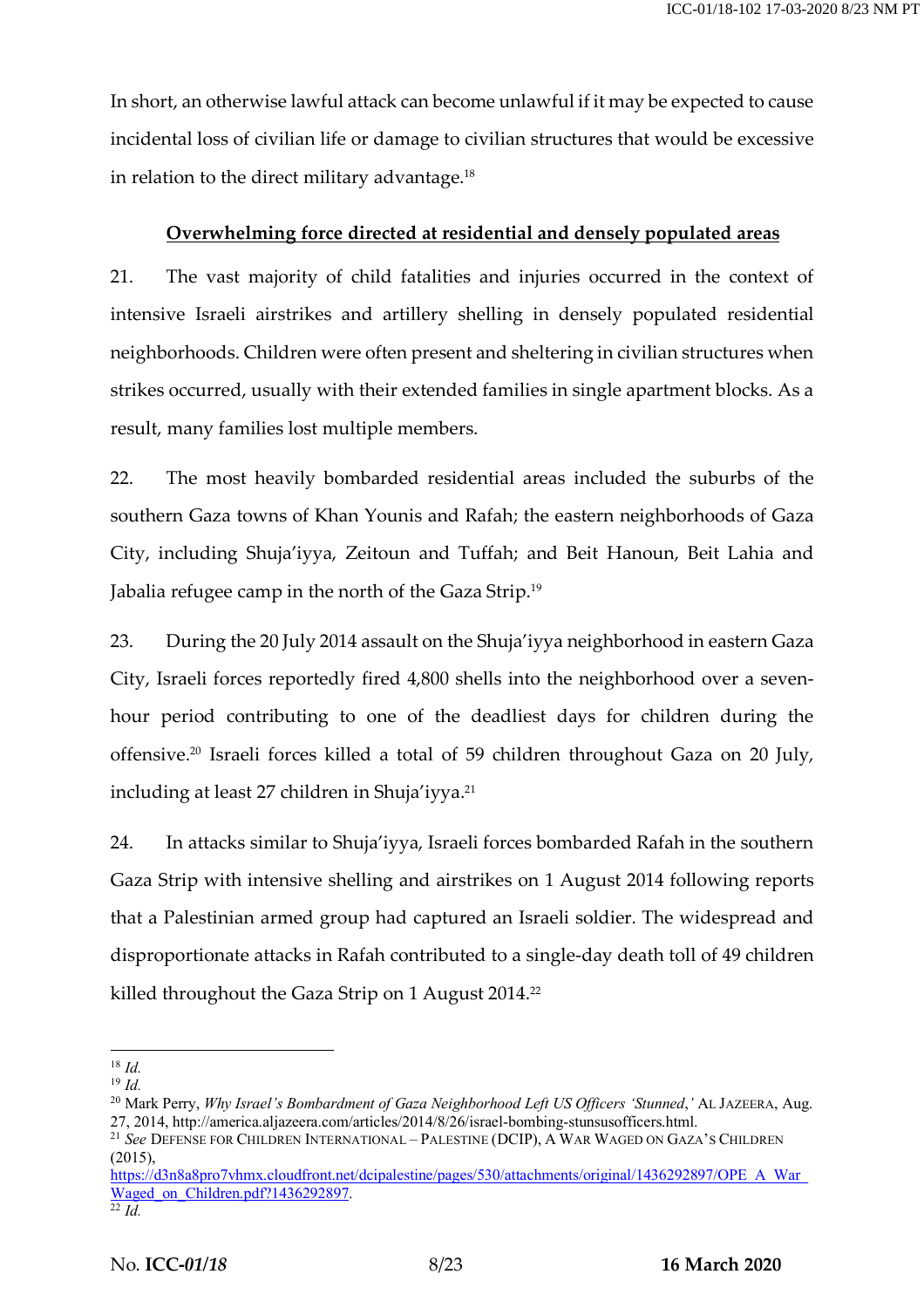### *Dahiya doctrine*

25. Israeli military operations during July and August 2014 appeared to be consistent with a stated Israeli military strategy known as the "Dahiya Doctrine," which involves overwhelming and disproportionate force directed at government and civilian infrastructure and residential neighborhoods associated with armed groups that Israeli officials deem to be hostile regimes or factions.23

26. In 2006, following an Israeli assault that inflicted massive destruction on the Dahiya quarter of Beirut during the Israel-Hezbollah war, Israeli military commander Gadi Eisenkot declared, "What happened in the Dahiya quarter of Beirut in 2006 will happen in every village from which Israel is fired on. […] We will apply disproportionate force on it and cause great damage and destruction there. From our standpoint, these are not civilian villages, they are military bases. […] This is not a recommendation. This is a plan. And it has been approved."24

27. In 2008, a retired Israeli military commander again asserted the military's intent "to act immediately, decisively, and with force that is disproportionate to the enemy's actions and the threat it poses" with an aim "at inflicting damage and meting out punishment to an extent that will demand long and expensive reconstruction processes."25

28. Between December 2008 and January 2009 during Operation Cast Lead, Israeli attacks matched the stated objective of the Dahiya doctrine as Israel forces meted out disproportionate force in Gaza to inflict extensive damage to civilian buildings, neighborhoods and infrastructure. Israeli forces killed 353 children in the assault, and the United Nations Fact-Finding Mission on the Gaza Conflict, established to investigate international law violations during the offensive, found Israeli military operations consistent with this doctrine.26

 <sup>23</sup> *Id.*

<sup>&</sup>lt;sup>24</sup> Report of the United Nations Fact-Finding Mission on the Gaza Conflict, ¶ 1195, U.N. Doc. A/HRC/12/48 (Sep. 25, 2009), http://www2.ohchr.org/english/bodies/hrcouncil/docs/12session/A-HRC-12-48.pdf.  $^{25}$  *Id.* at  $\acute{$  1197.

<sup>26</sup> *Id.* at ¶ 1195.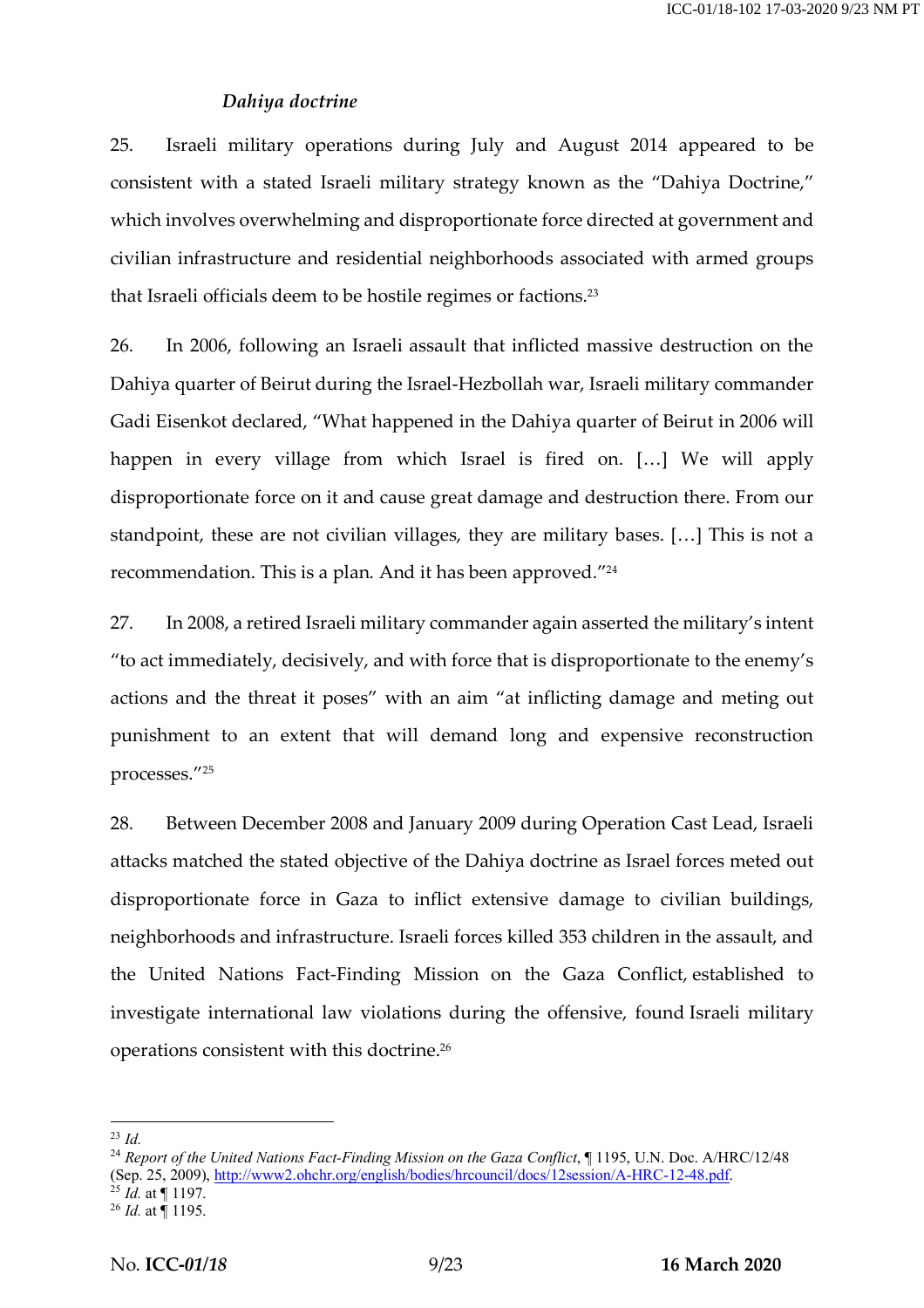29. Just as in previous Israeli military offensives on Gaza, Operation Protective Edge was characterized by Israeli attacks directed at government and civilian infrastructure, residential neighborhoods, and individual civilians.

30. While the doctrine attempts to justify the use of indiscriminate and disproportionate attacks against civilians and civilian structures, it exhibits a complete disregard for international law and results in indiscriminate attacks and disproportionate force that constitute war crimes.<sup>27</sup>

#### *Attacks on Shuja'iyya neighborhood*

31. DCIP's investigation into attacks on the Gaza City neighborhood of Shuja'iyya found that Israeli forces carried out indiscriminate attacks against civilians, killing at least 27 children and injuring 29 others.<sup>28</sup>

32. On the evening of 19 July 2014, Israeli forces launched an air and ground assault on Shuja'iyya, which was met with fierce resistance from Palestinian armed groups. The assault resulted in one of the deadliest days of the Israeli military offensive.

33. Israeli tanks, artillery, warplanes and aerial drones bombarded areas near Nazaz, Mansoura and Shaaf streets into the early hours of 20 July 2014. During a single seven-hour period, Israeli forces fired 4,800 artillery shells into the neighborhood. In two separate incidents, Israeli warplanes bombed and destroyed two civilian homes, belonging to the Helou and Hayyeh families, killing seven children and wounding two others. The bombing also damaged the Dhaher and Skafi family homes, killing four children and wounding six others.<sup>29</sup>

34. Civilians who survived the overnight bombardment attempted to flee at dawn, when shelling appeared to relent. However, children and their families found

<sup>&</sup>lt;sup>27</sup> *Id.* at ¶ 62 (stating "A concept known as the Dahiya doctrine emerged then, involving the application of disproportionate force and the causing of great damage and destruction to civilian property and infrastructure, and suffering to civilian populations.").

<sup>28</sup> *See* DEFENSE FOR CHILDREN INTERNATIONAL – PALESTINE (DCIP), A WAR WAGED ON GAZA'S CHILDREN (2015),

https://d3n8a8pro7vhmx.cloudfront.net/dcipalestine/pages/530/attachments/original/1436292897/OPE\_A\_War\_ Waged\_on\_Children.pdf?1436292897.

<sup>29</sup> *Id.*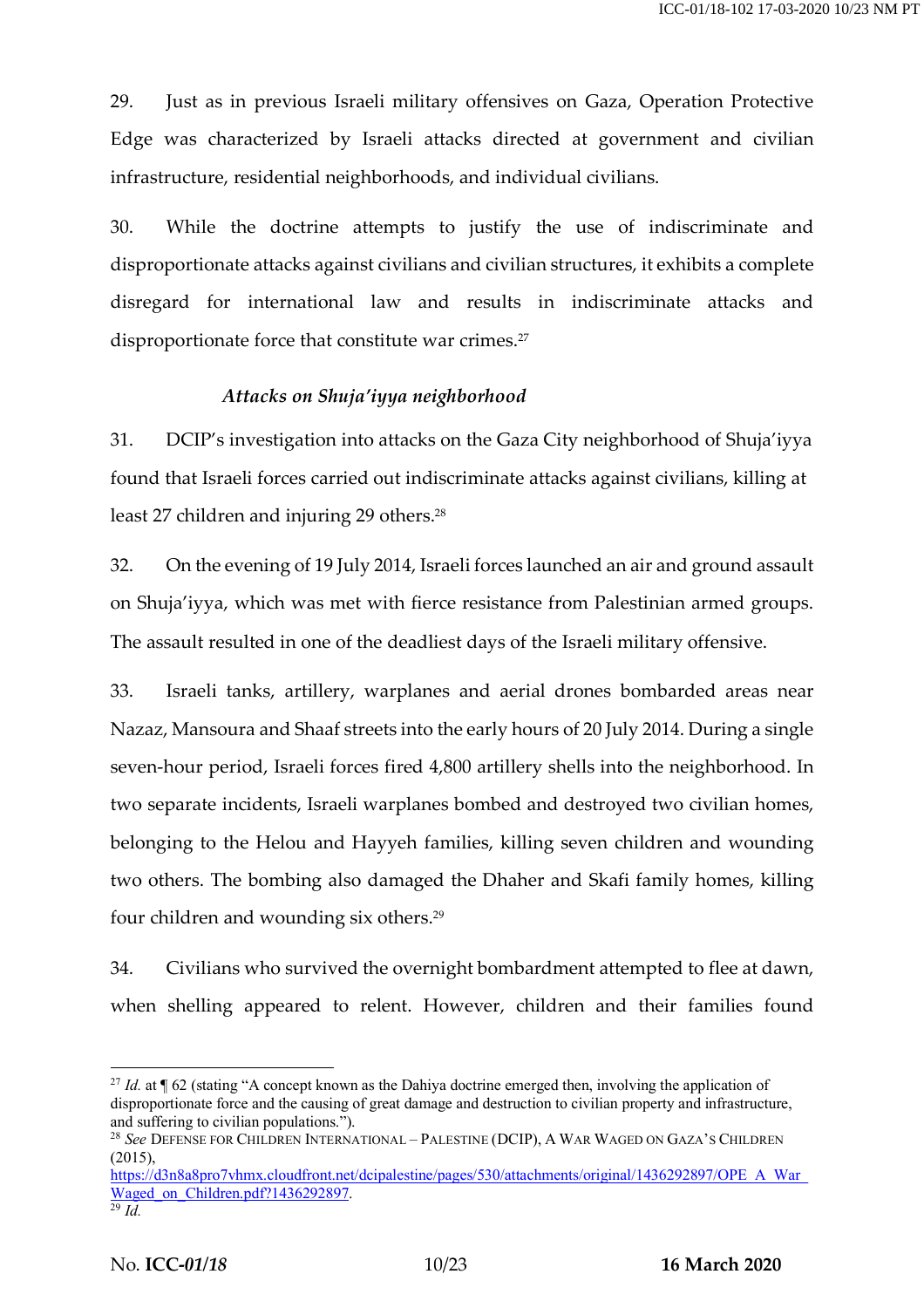themselves unprotected on the street as attacks again intensified after a brief respite. Shells, missiles, and shrapnel killed many children, like Mohammad and Shireen Ayyad, in the streets as they tried to flee to safety.<sup>30</sup>

35. Families ended up separated as they tried to escape the bombardment: in some cases, parents only discovered that their child had died in the assault much later, or as they lay in hospital recovering from their own injuries. $31$ 

36. In other cases, children died for lack of prompt medical treatment. Ambulances struggled to reach victims due to a combination of the ongoing bombardment and the refusal of Israeli authorities to allow rescue teams access to the area. Children may have lived had they been able to access medical care more quickly.<sup>32</sup>

37. For the same reasons, the bodies of many children lay unrecovered until up to a week after the assault on Shuja'iyya.

### *Hannibal directive*

38. In attempts to justify disproportionate attacks in Rafah, the Israeli military acknowledged implementing another policy known as the "Hannibal directive," which refers to an Israeli military directive reportedly permitting Israeli forces to use any means necessary to prevent the capture of a soldier by enemy forces.<sup>33</sup> Such means would include the use of excessive force or devastating firepower, even if those means risk the life of the captured soldier.<sup>34</sup> The directive aims to avoid a situation that would force Israeli officials to negotiate for the release of a captured prisoner.

39. During Operation Protective Edge, Israeli forces reportedly implemented the Hannibal directive after claiming Israeli 2nd Lt. Hadar Goldin was taken prisoner by

<sup>33</sup> The directive was reportedly developed by three senior military commanders in 1986 and remained a military secret until 2003. Once a "hotly debated" topic that was considered illegal by some commanders, the Hannibal Directive has become less controversial and unquestioned by the military in recent years. *See* Dimi Reider, *"Captive Soldier Would Have Been Better Off If We Shot Him"*, +972MAGAZINE, 10 Aug 2014,

 <sup>30</sup> *Id.*

<sup>31</sup> *Id.*

<sup>32</sup> *Id.*

http://972mag.com/leader-of-rescue-squad-captive-soldier-wouldve-been-better-off-if-we-shot-him/95276/. <sup>34</sup> The underlying logic for the use of such force is said to be "a dead soldier is better than a captive soldier." Sara Leibovich-Dar, *The Hannibal Procedure*, HAARETZ, May 21, 2003, http://www.haaretz.com/the-hannibalprocedure-1.9412.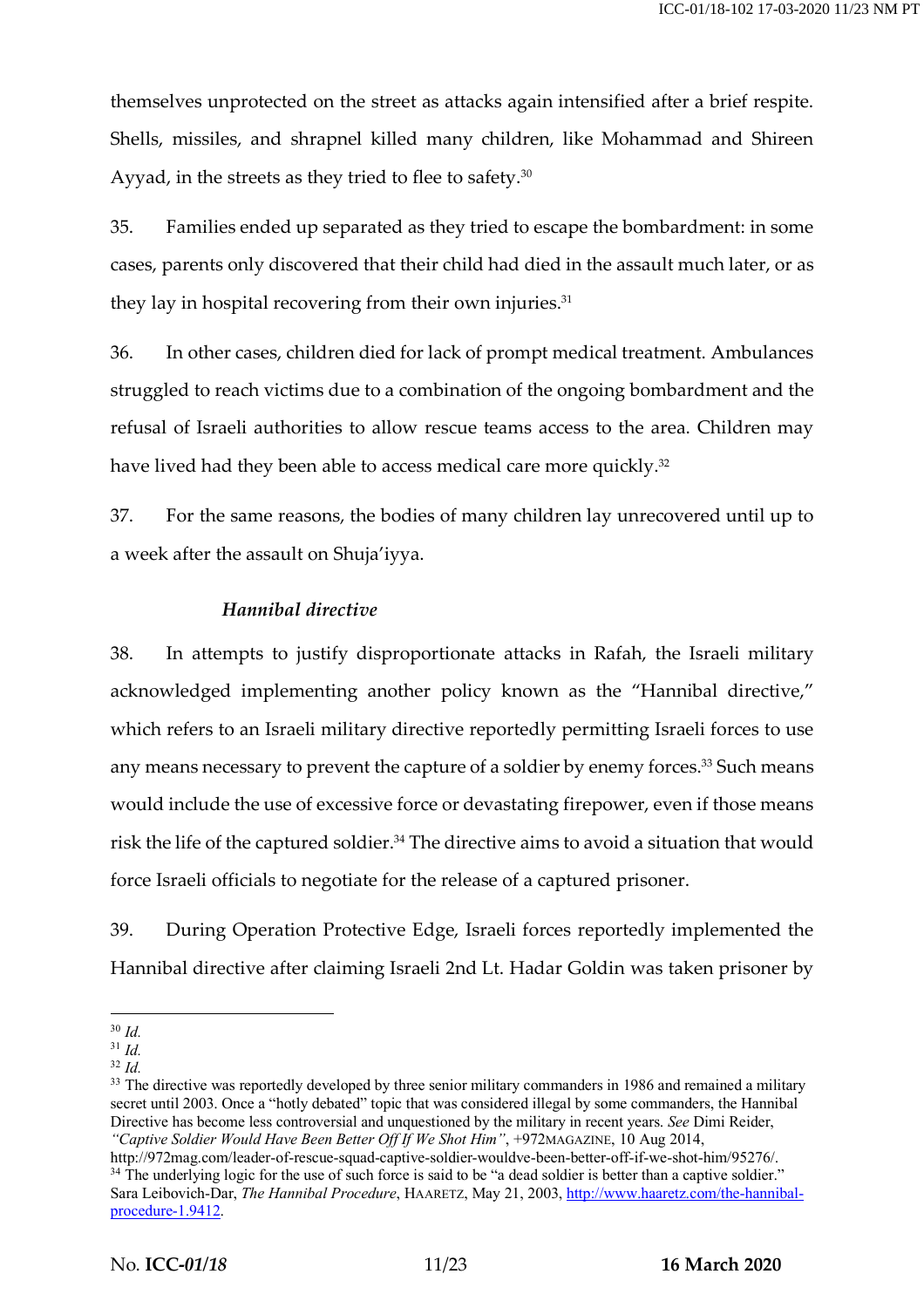Hamas' military wing during fighting in Rafah on August 1.35 Following the incident, Israeli officials affirmed, "that commanders on the ground had activated the Hannibal directive and ordered 'massive fire.'"36 The indiscriminate and disproportionate attacks in Rafah killed nearly two hundred people between 1 and 3 August 2014. 37

40. Regardless of its policy aims, evidence shows that the Hannibal directive does not conform to international humanitarian law standards because it results in indiscriminate and disproportionate attacks against civilians.

41. In two separate incidents in Rafah on 1 August 2014, Israeli attacks on civilian structures claimed the lives of several children. Around 10:30 a.m., intense Israeli shelling near a school in the Jnaineh neighborhood that was housing displaced families killed six children.<sup>38</sup> Later, around 11 p.m., an Israeli airstrike on a home at a UN housing project in Rafah killed at least 15 people, including 10 children. Eight of the children were from one family.39 At least two other children were also injured in the attack.

# **B. Increasing use of live ammunition and unjustified use of intentional lethal force against Palestinian children**

42. Between 2015 and 2019, DCIP confirmed Israeli forces and settlers killed at least 159 Palestinian children in the occupied West Bank, including East Jerusalem, and Gaza, including at least 134 Palestinian children killed by Israeli forces with live ammunition or crowd control weapons.

 <sup>35</sup> Ali Abunimah, *Did Israeli Army Deliberately Kill its Own Captured Soldier and Destroy Gaza Ceasefire?*, THE ELECTRONIC INTIFADA, Aug. 2, 2014, http://electronicintifada.net/blogs/ali-abunimah/did-israeli-armydeliberately-kill-its-own-captured-soldier-and-destroy-gaza.<br><sup>36</sup> Ruth Margalit, *Hadar Goldin and the Hannibal Directive*, THE NEW YORKER, Aug. 6, 2014.

http://www.newyorker.com/news/news-desk/hadar-goldin-hannibal-directive.

<sup>&</sup>lt;sup>37</sup> AL-HAQ, DIVIDE AND CONQUER: A LEGAL ANALYSIS OF ISRAEL'S 2014 MILITARY OFFENSIVE AGAINST THE GAZA STRIP 34 (2015), http://www.alhaq.org/publications/divide.and.conquer.pdf.

<sup>&</sup>lt;sup>38</sup> Asma Salem Sulteiman (17) and her sister, Yahya (14), and Bisan Mustafa al-Mahmoum and his siblings, Heba (7), Duaa (4), and Obada (2), were killed in the incidents.

<sup>&</sup>lt;sup>39</sup> Ahmad Mustafa Zarab (15) and his siblings, Mohammad (12), Walid (5), and Moatasem (2), and cousins, Amir Rafat Zarab (15), and his siblings, Odai (13), Khaled (8), and Shahd (10), were killed in the attack. The two other children killed were Rami Nashat Siam (15) and his brother, Rawan (8).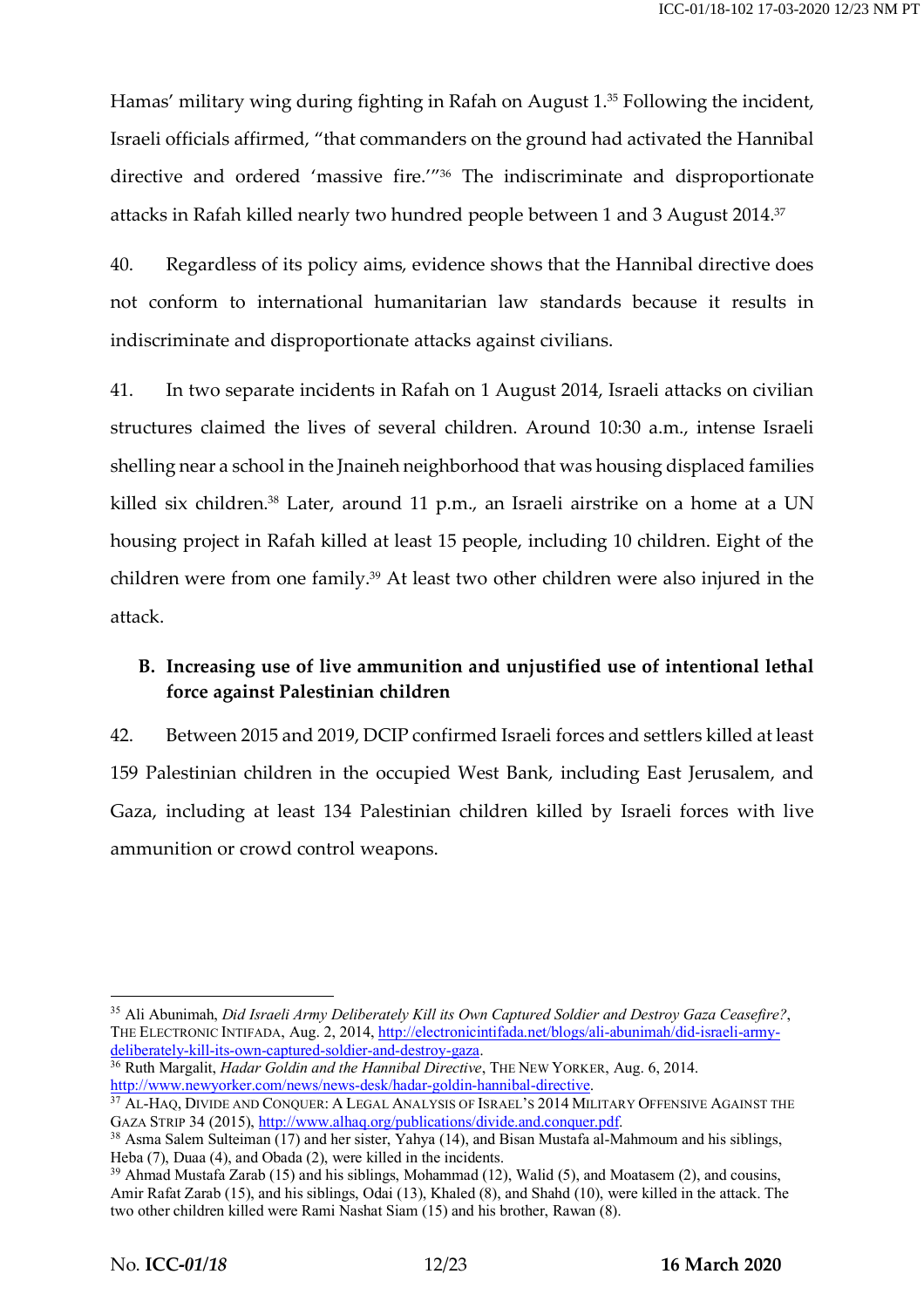43. Analyzing these specific incidents and the context in which they occurred shows Israeli forces increasingly targeted Palestinian children with live ammunition to quash protests beginning in 2014.

44. UN-verified information shows that between 2012 and 2013, Israeli forces injured at least 106 Palestinian children with live ammunition.<sup>40</sup> In 2014, that figure spiked to at least 260 live ammunition injuries.<sup>41</sup>

45. This development in 2014 not only marked a significant escalation in Israeli forces' tactics confronting demonstrations throughout the Occupied Palestinian Territory, but it also signified an apparent relaxation in operational protocols in complete disregard of international law that enabled Israeli forces to routinely employ intentional lethal force in situations not justified by international law.

46. In subsequent years, the increasing use of live ammunition combined with complete lack of accountability for Israeli forces' unjustified use of intentional lethal force helped to foster a precarious situation. Between 2015 and 2017, Israeli forces killed at least 71 Palestinian children with live ammunition, according to evidence collected by DCIP, and at least 528 sustained live ammunition injuries.42

47. Then, in 2018, the situation deteriorated dramatically. During 2018, UN-verified information shows 59 Palestinian children were killed in the occupied West Bank, including East Jerusalem, and Gaza, including at least 34 children in the Gaza Strip in the context of demonstrations at the perimeter fence.43 This is the highest number of Palestinian children killed since 2014.

 <sup>40</sup> Since 2007, Defense for Children International - Palestine has been a member of a UNICEF-led working group monitoring and reporting on grave violations against children in Israel and the occupied West Bank, including East Jerusalem, and Gaza. Inputs based on UN-verified information and documentation collected by the working group are regularly submitted to the Office of the Special Representative to the Secretary-General for Children and Armed Conflict. Live ammunition injuries data is monitored through a UNICEF-led working group and tracked in a database managed by UNICEF-OPT, referred to as the CAAC database. <sup>41</sup> CAAC database.

<sup>42</sup> CAAC database.

<sup>43</sup> UNICEF State of Palestine, Annual Children and Armed Conflict Bulletin 2018 (2018), https://www.unicef.org/sop/media/886/file/Annual%20CAAC%20Bulletin%202018.pdf.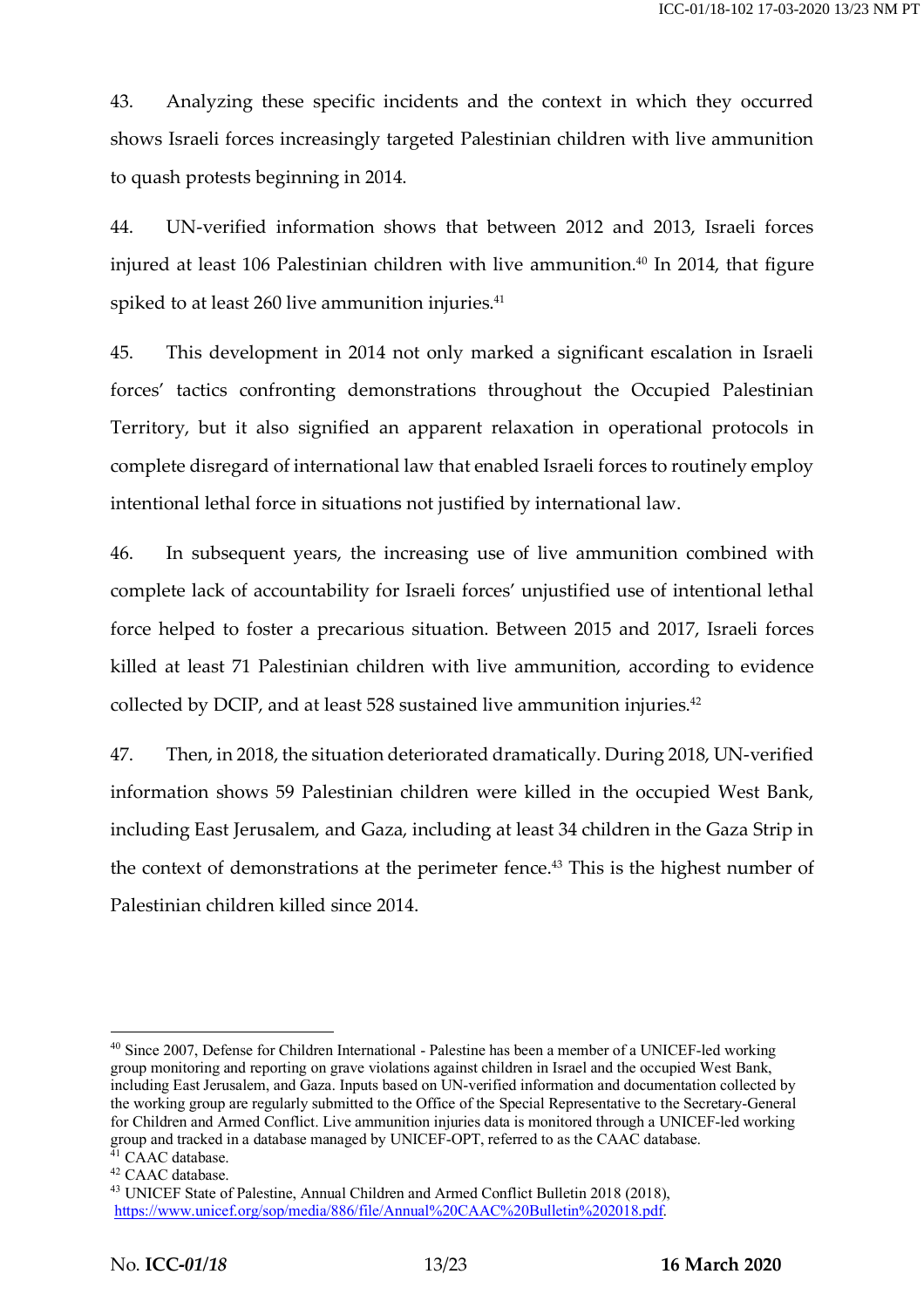48. UN-verified information shows at least 714 Palestinian children were injured with live ammunition in 2018 alone.<sup>44</sup>

# **C. Great March of Return**

49. The "Great March of Return" civilian demonstrations began in the Gaza Strip on 30 March 2018 in protest of Palestinian refugees' inability to return to properties lost during events surrounding the establishment of the state of Israel in 1948 and also to demand an end to Israel's 12-year near total closure of Gaza. These mass civilian protests, which took place weekly in the area along the Israeli-installed Gaza perimeter fence or near the Mediterranean shore, drew large and diverse crowds of demonstrators, including women, children, and elderly people.45

50. Between January 2018 and 21 December 2018, Israeli forces and settlers killed at least 46 Palestinian children with live ammunition or crowd-control weapons in the West Bank and Gaza.<sup>46</sup> The majority of these fatalities took place in the context of mass protests along the Gaza Strip perimeter fence.<sup>47</sup>

51. While international law norms concerning the intentional use of lethal force permit live ammunition to be used when an imminent mortal threat or threat of serious injury exists, DCIP found in the overwhelming majority of cases that children killed by Israeli forces with live ammunition did not pose any direct threat to Israeli forces that would justify the use of intentional lethal force at the time they were killed.<sup>48</sup>

52. One example of this is the killing of 14-year-old Othman Hilles. Othman was shot dead by Israeli forces on July 13, 2018 near the perimeter fence east of Gaza City. Video shows him calmly walking up to the fence before a live bullet struck him in the chest and exited through his back. He posed no direct or mortal threat to Israeli forces

https://d3n8a8pro7vhmx.cloudfront.net/dcipalestine/pages/5218/attachments/original/1548306271/DCIP\_HRGJ Submission to COI 2018 Protests.pdf.

 <sup>44</sup> *Id.*

<sup>45</sup> *See* DCIP, *Submission to the UN Commission of Inquiry on the 2018 protests in the Occupied Palestinian Territory concerning unlawful killing and use of excessive force by Israeli forces against Palestinian children*, 11 January 2019,

<sup>46</sup> *Id.*

<sup>47</sup> *Id.*

<sup>48</sup> *Id.*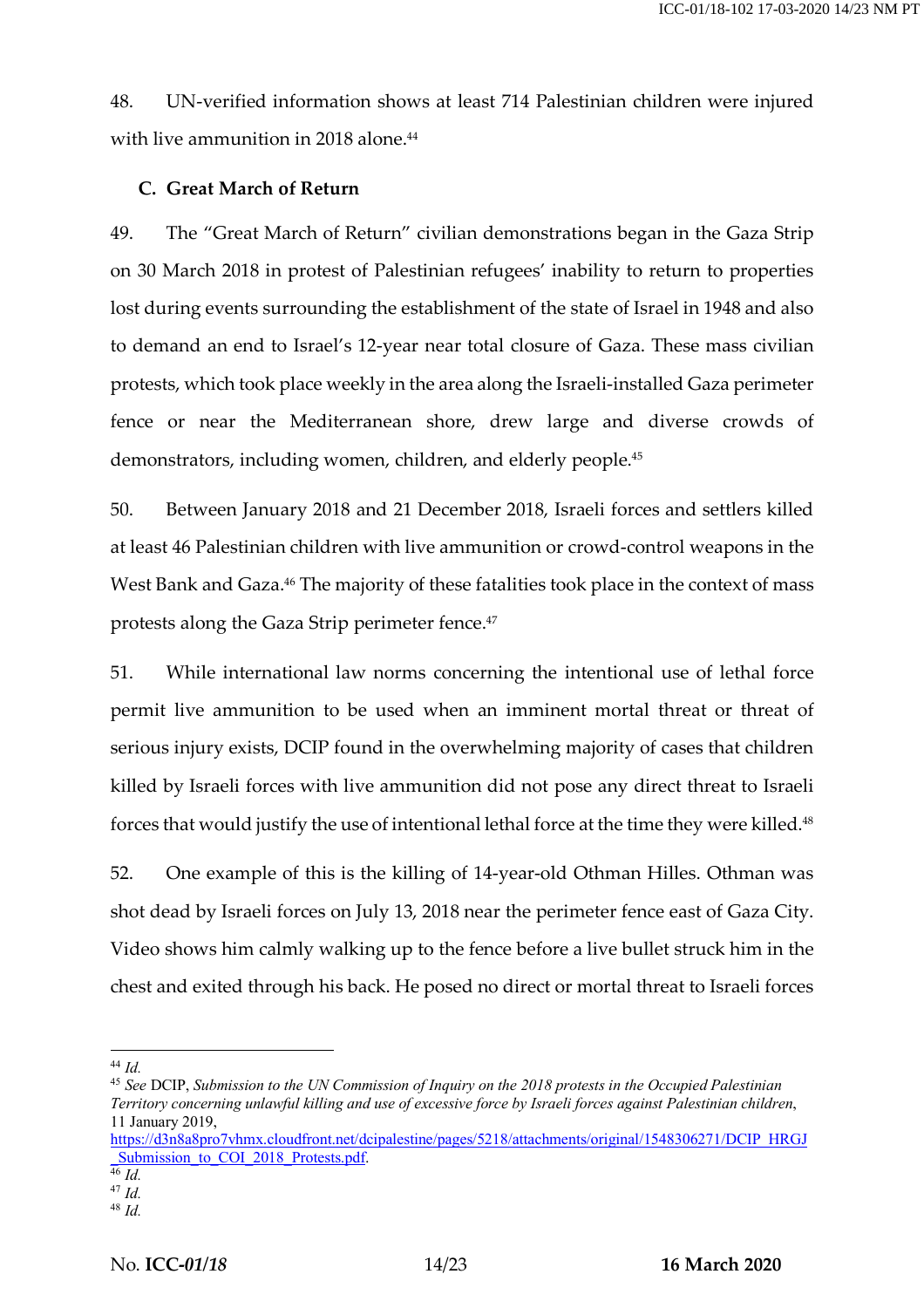at the time he was killed. In a rare instance, the Israeli soldier alleged to be responsible for the killing agreed to a plea bargain in October 2019. They were not held accountable for the unlawful killing of Othman, but was convicted of "disobeying an order leading to a threat to life or health."

#### **II. SUBMISSIONS ON JURISDICTION**

53. The victims consider that the Court's territorial jurisdiction extends to the Palestinian territory occupied by Israel during the Six-Day War in June 1967, specifically the West Bank, including East Jerusalem, and Gaza, as referred to as the "Occupied Palestinian Territory."

54. The relevant contextual and factual background above and previous information and submissions to the Prosecution establish, and the Prosecution has found, that there is a reasonable basis to initiate an investigation into the situation in Palestine, pursuant to article 53(1) of the statute.<sup>49</sup> The victims' contextual and factual submissions highlight specific war crimes that have been or are being committed in the West Bank, including East Jerusalem, and Gaza, a conclusion shared by the Prosecution.

55. The victims conclude that the Court may exercise its jurisdiction over the Occupied Palestinian Territory and reaffirm the Prosecution's legal conclusion that the "territory" over which the Court may exercise its jurisdiction under article  $12(2)(a)$ comprises the Occupied Palestinian Territory, or the occupied West Bank, including East Jerusalem, and Gaza.50

#### **A. Self-determination of the Palestinian people and territorial jurisdiction**

56. The victims recall the collective right of self-determination for all peoples enshrined in the Charter of the United Nations and other international human rights treaties and accepted as customary international law.<sup>51</sup> Article 1 of the ICCPR provides

 <sup>49</sup> *See* Prosecutor's request pursuant to article 19(3) for a ruling on the Court's territorial jurisdiction in Palestine, ICC-01/18, at ¶ 3, 22 January 2020. <sup>50</sup> *Id.*

<sup>51</sup> *See*, *e.g.*, U.N. Charter art. 1, ¶2, and International Covenant on Civil and Political Rights, G.A. Res. 2200A (XXI), Art. 1(1), U.N. Doc. A/6316 (1966); *see also* UN Fact Finding Mission Report, *supra* n. 24, at ¶ 269.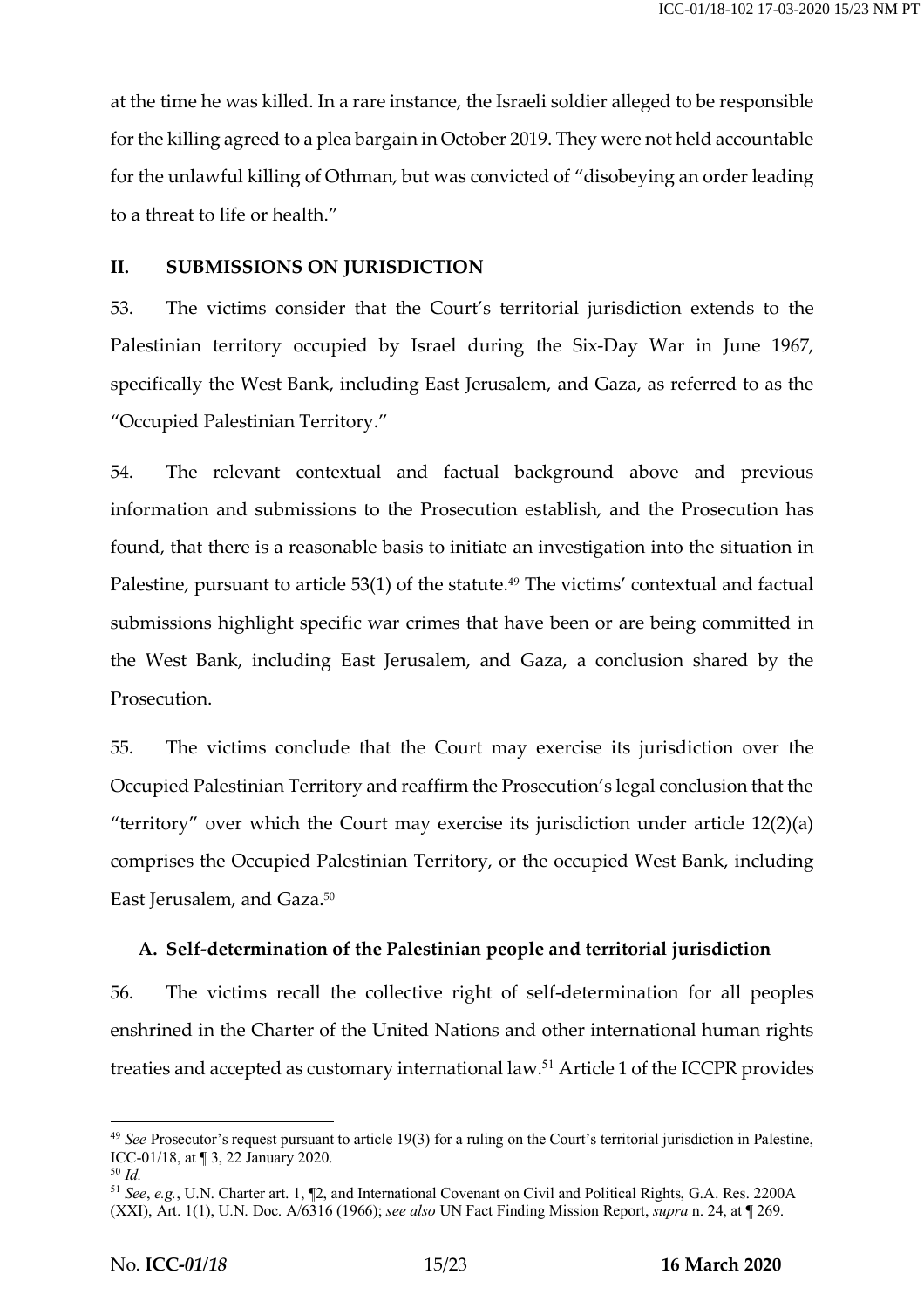that "[a]ll peoples have the right of self-determination" and "[b]y virtue of that right they freely determine their political status and freely pursue their economic, social and cultural development."<sup>52</sup> The right of self-determination stems from and is directly connected to the right of colonized peoples to secede from a colonial state, $53$  and all States have the duty to promote its realization. The right of the Palestinian people to self-determination has been regularly reaffirmed by the UN General Assembly and other UN bodies and special procedure mandate holders.<sup>54</sup>

57. Israeli occupation policies and practices since 1967 have expressly denied Palestinians living under Israeli control the fundamental right of self-determination. In 2009, the UN Fact Finding Mission on the Gaza conflict found that "movement and access restrictions, the settlements and their infrastructure, demographic policies with regards to Jerusalem and Area C, and the separation of Gaza from the West Bank prevent a viable, contiguous and sovereign Palestinian State from being created, [] in violation of the jus cogens right to self-determination."<sup>55</sup>

58. The Human Rights Committee, reviewing Israel's compliance with the ICCPR in 2014, expressed concern that "continu[ed] restrictions on access of Palestinians in the OPT, including East Jerusalem…to natural resources, inter alia, agricultural land and adequate water supply" as well as other confiscation of land and restriction of access would "undermine the enjoyment by Palestinians of a wide range of their Covenant rights, including the right to self-determination."<sup>56</sup>

59. More recently, focusing specifically on Israeli settlement policy and annexation of Palestinian land, the United Nations Special Rapporteur on the situation of human

 $\overline{a}$ 

Importantly, the right of the Palestinian people to self-determination, including the right to their independent State of Palestine, has been reaffirmed by the United Nations General Assembly in a resolution adopted on 19 December 2017. *See* G.A. Res. 72/160, U.N. Doc. A/RES/72/160 (23 January 2018), https://documents-ddsny.un.org/doc/UNDOC/GEN/N17/455/05/PDF/N1745505.pdf.

 $\overline{52}$  ICCPR, Art. 1.

<sup>53</sup> *See, e.g.,* U.N. General Assembly, Declaration on the granting of independence to colonial countries and peoples, G.A. Res. 1514 (XV), 12 December 1960, https://documents-ddsny.un.org/doc/RESOLUTION/GEN/NR0/152/88/IMG/NR015288.pdf.

<sup>54</sup> *See* Report of the Secretary-General, *Right of peoples to self-determination*, U.N. Doc. A/73/329 (20 Aug. 2018) https://documents-dds-ny.un.org/doc/UNDOC/GEN/N18/263/02/PDF/N1826302.pdf; and UN Fact Finding Mission Report, *supra* n. 24, at ¶ 269.

<sup>55</sup> 2009 UN Fact Finding Mission Report, *supra* n. 24, at ¶ 1549.

<sup>56</sup> Human Rights Committee, 2014 *Concluding Observations: Israel*, ¶ 17.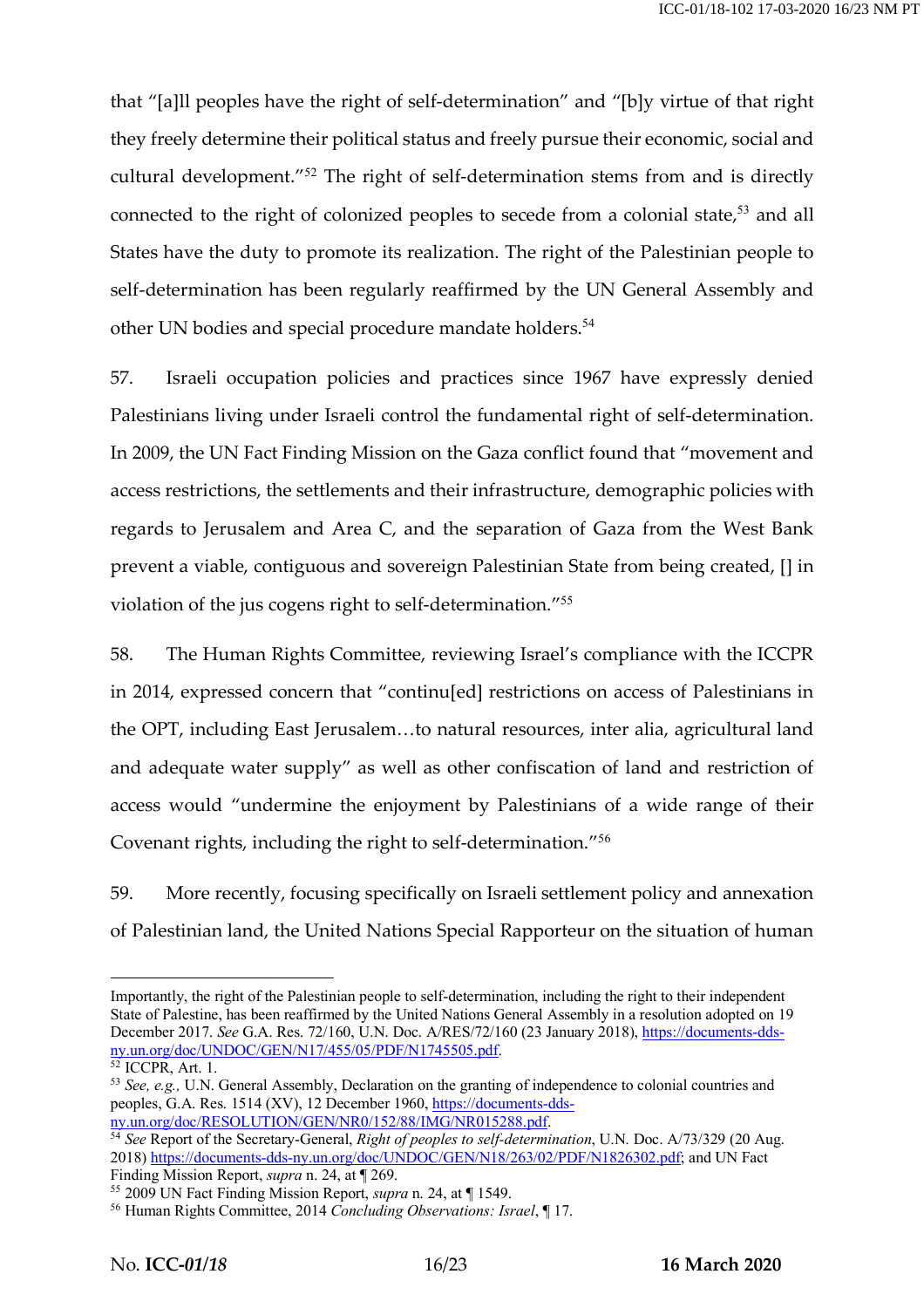rights in the Palestinian territories occupied since 1967, Michael Lynk, concluded "the political purpose of the Israeli settlement enterprise has always been to establish factson-the-ground and to obstruct Palestinian self-determination."<sup>57</sup>

60. The Israeli settlement enterprise and resulting *de facto* and *de jure* annexation,58 and other occupation policies, amounts to the express denial of the right to selfdetermination for the Palestinian people.

61. The victims demand that any finding by the Court on territorial jurisdiction must be in accordance with the full recognition of the Palestinian people's right to selfdetermination in accordance with the Charter of the United Nations and international law. Specifically, the victims believe that the current situation of *de facto* and *de jure* annexation by Israeli authorities must not preclude a finding that the Court can exercise territorial jurisdiction over the West Bank, including East Jerusalem, and Gaza.

# **B. Israel's status as the "Occupying Power" under international law does not preclude the Court from exercising territorial jurisdiction**

62. Israel occupied the West Bank, including East Jerusalem, and the Gaza Strip in 1967 when Israeli forces entered and established authority in the territory.<sup>59</sup> In doing so, Israel became the "Occupying Power" for purposes of international law, which carries clear obligations to protect the Palestinian civilian population under its control. To this day, the West Bank, including East Jerusalem, and the Gaza Strip remain occupied by Israel and claims otherwise are "not supported by law or fact."60 Israel

https://www.ohchr.org/Documents/AboutUs/NY/GA73/A\_73\_45717.docx.

<sup>&</sup>lt;sup>57</sup> Report of the Special Rapporteur on the situation of human rights in the Palestinian territories occupied since 1967, ¶ 45, U.N. Doc. A/73/45717 (22 Oct. 2018),

<sup>58</sup> *See generally, id.*

 $59$  Territory is deemed "occupied" when it, either wholly or in part, is placed under the authority of the hostile army. *See* Hague Convention (IV): Laws and Customs of War on Land art. 42, 18 Oct. 1907, https://www.icrc.org/applic/ihl/ihl.nsf/xsp/.ibmmodres/domino/OpenAttachment/applic/ihl/ihl.nsf/4D47F92DF3 966A7EC12563CD002D6788/FULLTEXT/IHL-19-EN.pdf. In 1967, the U.N. Security Council recognized that Israeli forces had occupied the West Bank, including East Jerusalem and the Gaza Strip. *See* S.C. Res. 242, ¶ 1(i), U.N. Doc. S/RES/242 (22 Nov. 1967), http://www.securitycouncilreport.org/atf/cf/%7B65BFCF9B-6D27- 4E9C-8CD3-CF6E4FF96FF9%7D/IP%20S%20RES%20242.pdf.

<sup>60</sup> Special Rapporteur on the Situation of Human Rights in the Palestinian Territories Occupied Since 1967, *Rep. on the Situation of Human Rights in the Palestinian Territories Occupied Since 1967*, ¶ 10, U.N. Doc. A/62/275 (17 Aug. 2007) (by John Dugard), http://www.un.org/en/ga/search/view\_doc.asp?symbol=A/62/275 ("Special Rapporteur on Palestine 2007 Report").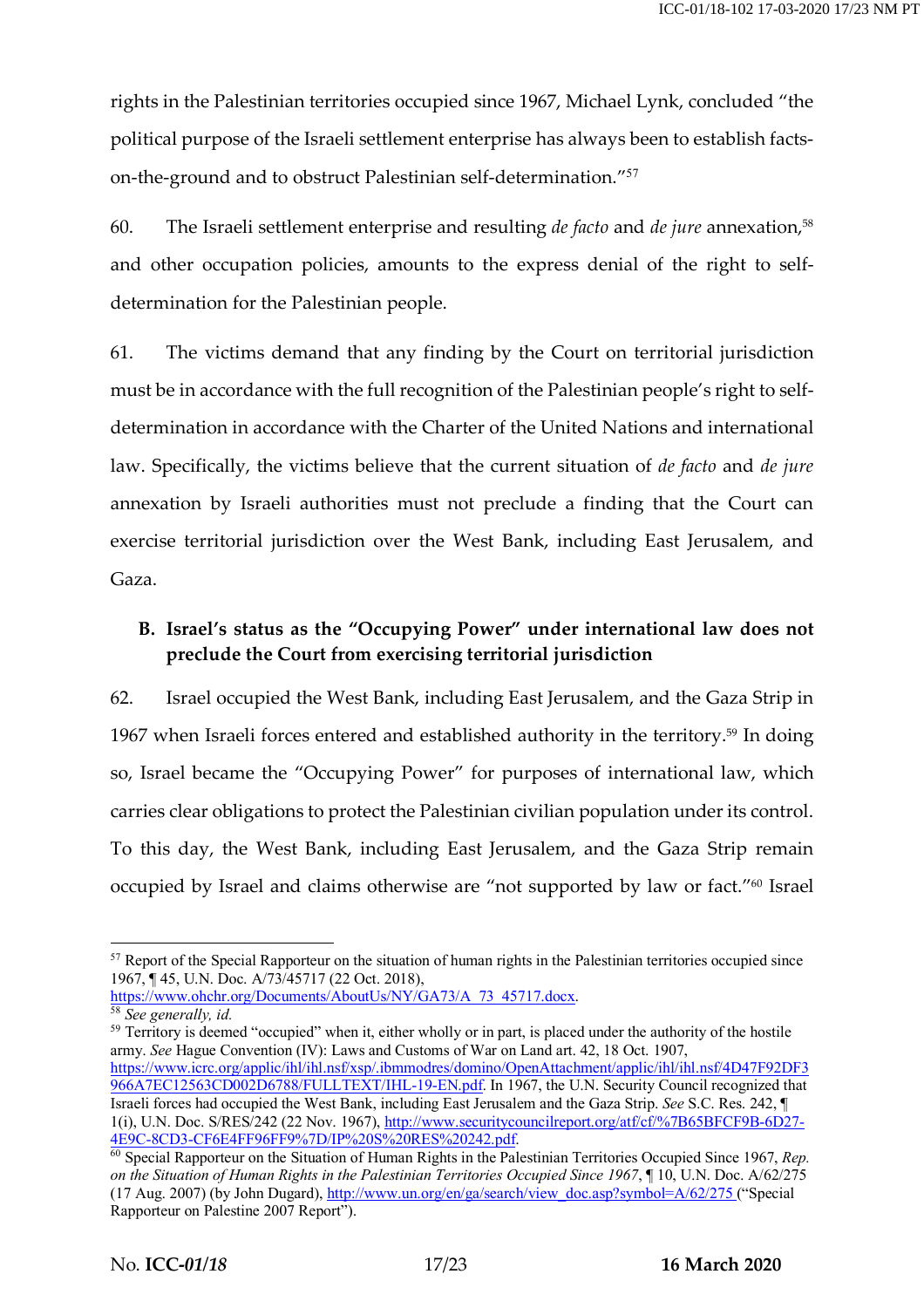has consistently been found to occupy Gaza because *inter alia* it maintains "effective control" of Gaza's borders, coastline, airspace, economy, telecommunications, energy supplies, and water and sewage systems.<sup>61</sup> Despite claims by Israeli officials that Israel no longer occupies Gaza following the September 2005 Disengagement Plan, which removed Israeli settlers and soldiers from permanent locations inside Gaza, the test under international law does not hinge on a permanent ground presence.<sup>62</sup> Israel's "disengagement" has not been found to affect its status as an Occupying Power.<sup>63</sup>

https://unispal.un.org/DPA/DPR/unispal.nsf/0/B59ECB7F4C73BDBC85256EEB004F6D20; Human Rights Committee, *Concluding Observations on the Fourth Periodic Report of Israel*, U.N. Doc. CCPR/C/ISR/CO/4 (21 Nov. 2014), https://www.icj.org/wp-content/uploads/2015/04/Concluding-Observations-CCPR-Israel-2014 eng.pdf ("Human Rights Committee, 2014 *Concluding Observations: Israel*"); U.N. Dep't of Pub. Info., Statement by the Special Advisers of the Secretary-General on the Prevention of Genocide, Mr. Adama Dieng, and on the Responsibility to Protect, Ms. Jennifer Welsh, on the Situation in Israel and in the Palestinian Occupied Territory of Gaza Strip (24 July 2010),

www.un.org/en/preventgenocide/adviser/pdf/24.07.2014%20Special%20Advisers'%20Statement%20on%20the %20situation%20in%20Israel%20and%20the%20occupied%20Gaza%20strip.pdf; Special Rapporteur on the Situation of Human Rights in the Palestinian Territories Occupied Since 1967, *Rep.of the Special Rapporteur on the Situation of Human Rights in the Palestinian Territories Occupied Since 1967*, U.N. Doc. A/HRC/25/67 (13 Jan. 2014) (by Richard Falk), https://www.securitycouncilreport.org/wp-content/uploads/A-HRC-25-67.pdf; 2009 U.N. Fact Finding Mission Report, *supra* n. 24, at ¶ 276.

For authority on the "effective control" test, *see* Prosecutor v. Duško Tadić, Case No. IT-94-1-T, Opinion & Judgment, ¶ 580 (Int'l Crim. Trib. for the Former Yugoslavia 7 May 1997), http://www.icty.org/x/cases/tadic/tjug/en/tad-tsj70507JT2-e.pdf; Armed Activities on the Territory of the Congo (Democratic Republic of the Congo v. Uganda), 2005 I.C.J. 168, ¶ ¶ 172, 175-176 (19 Dec. 2005), https://www.icj-cij.org/files/case-related/116/116-20051219-JUD-01-00-EN.pdf; International Criminal Court, The Office of the Prosecutor: *Situation on Registered Vessels of Comoros, Greece and Cambodia Article 53(1) Report*, 6 Nov. 2014, ("OTP Flotilla Report") ¶ 24, https://www.icc-cpi.int/iccdocs/otp/otp-com-article\_53(1) report-06nov2014eng.pdf; 2015 UN Commission of Inquiry Report, *supra* n. 24, at ¶ 26 ("The commission agrees that the exercise of the 'effective control' test is the correct standard to use in determining whether a State is the occupying power over a given territory . . . ").

 $62$  For an elaboration on the application of the test for occupation, in 2007, for example, the former United Nations Special Rapporteur on the Situation of Human Rights in the Occupied Palestinian Territory John Dugard explained that Israel's continuing effective control of Gaza is manifested by the following: (a) substantial control of Gaza's six land crossings; (b) control through military incursions, rocket attacks and sonic booms, and the declaration of areas inside the Strip as "no-go" zones where anyone who enters can be shot; (c) complete control of Gaza's airspace and territorial waters; and (d) control of the Palestinian Population Registry, which has the power and authority to define who is a "Palestinian" and who is a resident of Gaza. Also, where physical control over the territory at any time is established under the "effective control" threshold, determining authority does not require a fixed armed presence. Special Rapporteur on Palestine 2007 Report at ¶ 10.

Withdrawing settlements and permanent military ground installations from the Gaza Strip did not end Israeli control of the territory. *See* GISHA, DISENGAGED OCCUPIERS: THE LEGAL STATUS OF THE GAZA STRIP 9 (2009), http://www.gisha.org/UserFiles/File/Report%20for%20the%20website.pdf.

<sup>63</sup> *See, e.g.,* 2015 UN Commission of Inquiry Report, at ¶ 26; U.N. General Assembly Resolution 64/92, Applicability of the Geneva Convention relative to the Protection of Civilian Persons in Time of War, of 12 August 1949, to the Occupied Palestinian Territory, including East Jerusalem, and the other occupied Arab territories, U.N. Doc A/Res/64/92 (19 Jan. 2010); UNGA Resolution 64/94, Israeli practices affecting the human rights of the Palestinian people in the Occupied Palestinian Territory, including East Jerusalem U.N. Doc A/Res/64/94 (19 Jan. 2010), (UNGA Resolutions to be read jointly).

The Office of the Prosecutor at the International Criminal Court as recognized that "Israel reserved its right to re-enter the Gaza Strip on the basis of military necessity and maintained control over the air and maritime space as well as borders of the Gaza Strip," citing Israel's Ministry of Foreign Affairs, "The Cabinet Resolution Regarding the Revised Disengagement Plan," 6 June 2004. OTP Flotilla Report, *supra* n. 19 at ¶ 25.

 <sup>61</sup> *See, e.g.,* Legal Consequences of the Construction of a Wall in the Occupied Palestinian Territory, Advisory Opinion, 2004 I.C.J. 136, ¶ ¶ 78, 101 (July 9, 2004),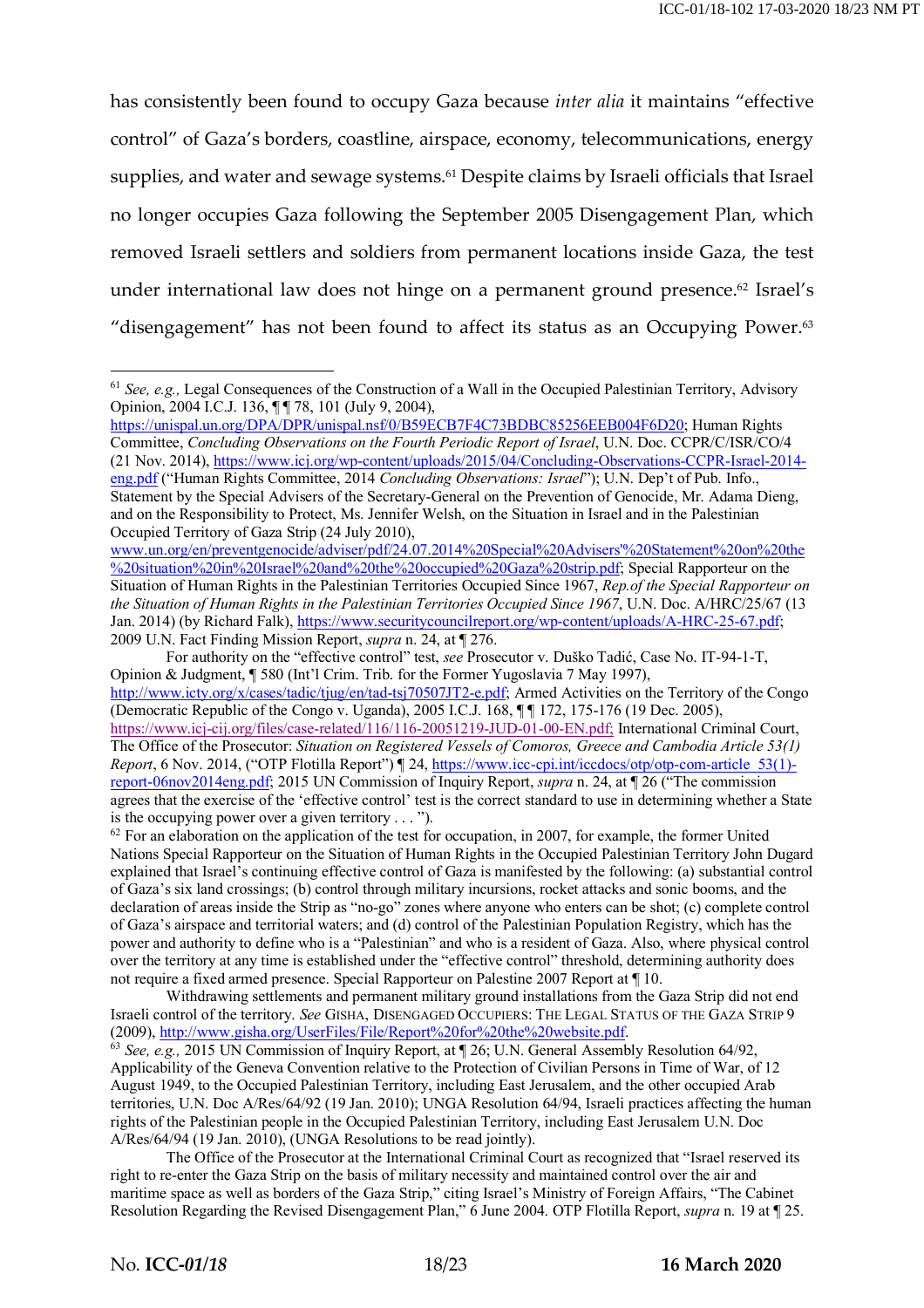Indeed, in 2012 the President of the ICRC stated that "[w]hile the shape and degree of this military occupation have varied, Israel has continuously maintained effective control" over the Gaza Strip.<sup>64</sup>

63. Likewise, the accordance to Palestine "non-member Observer status" at the United Nations by the United Nations General Assembly in 2012,<sup>65</sup> the recognition of the "State of Palestine" by an increasing number of States, and Palestine's inclusion in international bodies<sup>66</sup> do not affect the West Bank, including East Jerusalem, and Gaza's status as occupied territory and do not alter the international legal obligations imposed on Israel as the Occupying Power.<sup>67</sup>

64. The victims urge the Court to find it has jurisdiction over specific war crimes alleged to have been committed or that are being committed in the West Bank, including East Jerusalem, and Gaza despite Israel's continuing status as the "Occupying Power" and failure to end its 52-year old military occupation of the territory. Similarly, the victims urge the Court to recognize the existence of historical borders and not preclude a finding of jurisdiction due to any lack of certainty or agreement on future shared borders due the failure to resolve and end Israel's military occupation of the territory since 1967. 68

### **C. Interpreting the Statute consistently with its deterrence objective**

65. The State Parties to the Rome Statute of the International Criminal Court affirmed "that the most serious crimes of concern to the international community as a whole must not go unpunished and that their effective prosecution must be ensured

<sup>65</sup> U.N. General Assembly resolution 67/19, 4 Dec. 2012,<br>http://www.un.org/en/ga/search/view doc.asp?symbol= $A/RES/67/19$ .

<sup>66</sup> See UN General Assembly, "General Assembly Votes Overwhelmingly to Accord Palestine 'Non-Member Observer State' Status in United Nations," 29 Nov. 2012, Press Release GA/11317 http://www.un.org/press/en/2012/ga11317.doc.htm; *See, e.g.,* Palestine's membership in UNESCO

<sup>&</sup>lt;sup>64</sup> Peter Maurer, *Challenges to International Humanitarian Law: Israel's Occupation Policy*, International Review of the Red Cross, vol. 94, number 888, p. 1504-1505.

<sup>&</sup>lt;sup>67</sup> *See, e.g., Commentary to Additional Protocol I Additional to the Geneva Conventions of 12 August 1949, and* relating to the Protection of Victims of International Armed Conflicts (Protocol I), 8 June 1977, 1125 U.N.T.S. 3 ("Additional Protocol I"), ¶ 156.

<sup>&</sup>lt;sup>68</sup> *See, e.g.*, Legal Consequences of the Construction of a Wall in the Occupied Palestinian Territory, Advisory Opinion, 2004 I.C.J. 136 (July 9, 2004),

https://unispal.un.org/DPA/DPR/unispal.nsf/0/B59ECB7F4C73BDBC85256EEB004F6D20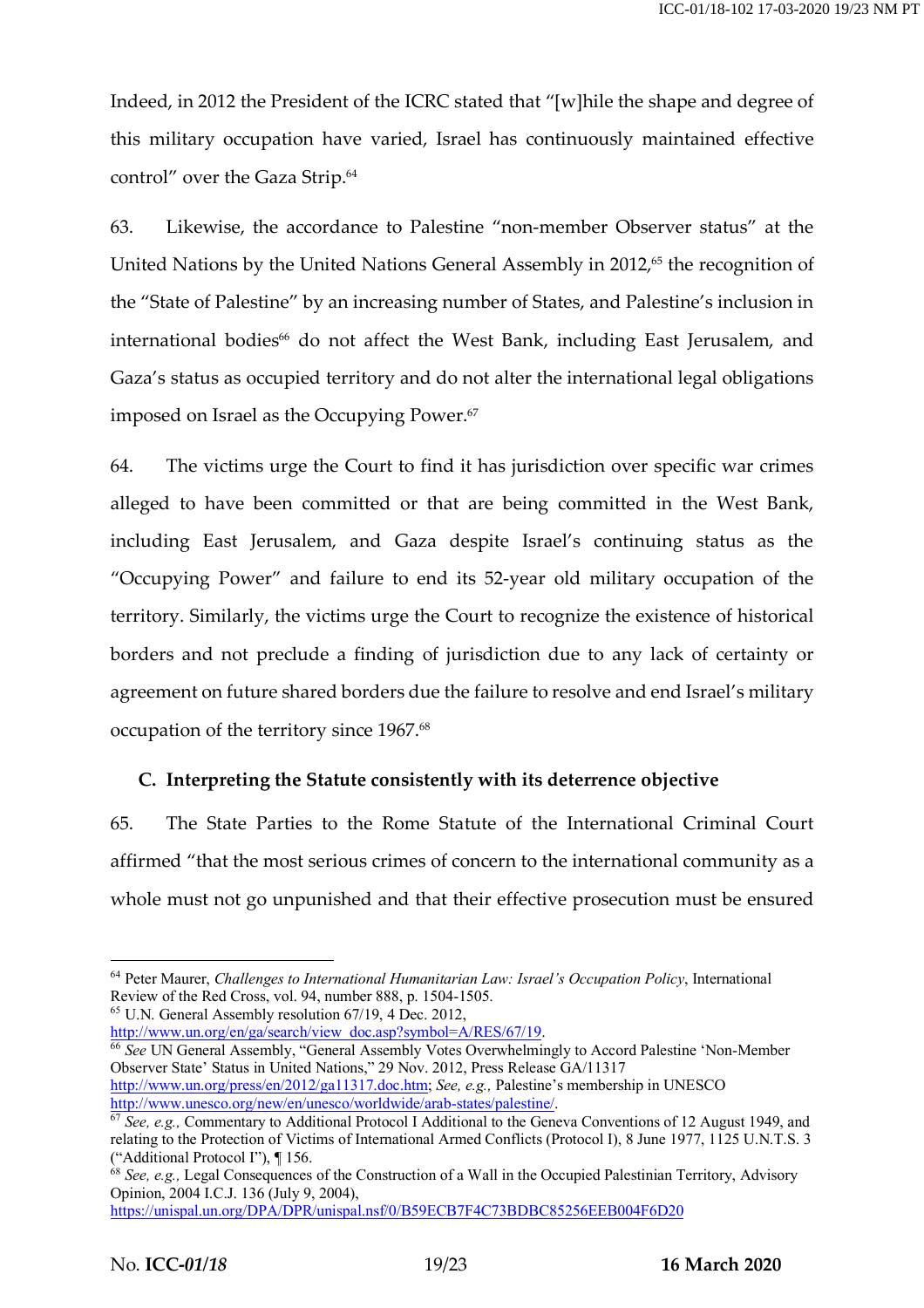by taking measures at the national level and by enhancing international cooperation," and declared they were "[d]etermined to put an end to impunity for the perpetrators of these crimes and thus to contribute to the prevention of such crimes."69

66. Israeli armed forces have been regularly implicated in serious, systematic and institutionalized human rights violations against Palestinian children living in the occupied West Bank, including East Jerusalem, and Gaza.70 Children affected by armed conflict are entitled to special respect and protections under international law, but Israel consistently violates these protections through indiscriminate and disproportionate attacks that amount to war crimes and crimes against humanity.

67. Additionally, while the right of self-determination for all peoples is enshrined in the Charter of the United Nations and other international human rights treaties, $71$ successive Israeli governments since 1967 have implemented, maintained and perpetuated non-rights-respecting, oppressive policies and practices directly preventing Palestinians from freely determining their political status or freely pursuing their economic, social and cultural development.

68. In addition to widespread and systematic violations against Palestinian civilians, Israeli officials have repeatedly taken legal, administrative and practical measures aimed to establish and expand illegal Israeli settlements in occupied territory and simultaneously create a coercive environment resulting in forcible transfer of the occupied Palestinian population. Israeli occupation policies and practices, including the now 12-year closure of Gaza, that actively deny Palestinians

<sup>70</sup> *See* U.N. Committee on the Rights of the Child, *Concluding Observations on the Second to Fourth Periodic Reports of Israel*, U.N. Doc. CRC/C/ISR/CO/2-4 (Jul. 4, 2013),

 <sup>69</sup> Rome Statute of the International Criminal Court, 1, 2187 U.N.T.S. 90, *entered into force* July 1, 2002, https://www.icc-cpi.int/resource-library/documents/rs-eng.pdf.

http://www2.ohchr.org/english/bodies/crc/docs/co/CRC-C-ISR-CO-2-4.pdf; Human Rights Committee, *Concluding Observations on the Fourth Periodic Report of Israel*, U.N. Doc. CCPR/C/ISR/CO/4 (Nov. 21, 2014), http://daccess-dds-ny.un.org/doc/UNDOC/GEN/G14/225/55/PDF/G1422555.pdf; and *Report of the United Nations Fact Finding Mission on the Gaza Conflict*, U.N. Doc. A/HRC/12/48 (Sep. 25, 2009), http://daccess-dds-ny.un.org/doc/UNDOC/GEN/G09/158/66/PDF/G0915866.pdf.

<sup>71</sup> *See*, *e.g.*, U.N. Charter art. 1, ¶2, and International Covenant on Civil and Political Rights, G.A. Res. 2200A (XXI), Art. 1(1), U.N. Doc. A/6316 (1966).

Importantly, the right of the Palestinian people to self-determination, including the right to their independent State of Palestine, has been reaffirmed by the United Nations General Assembly in a resolution adopted on 19 December 2017. *See* G.A. Res. 72/160, U.N. Doc. A/RES/72/160 (23 January 2018), https://documents-ddsny.un.org/doc/UNDOC/GEN/N17/455/05/PDF/N1745505.pdf.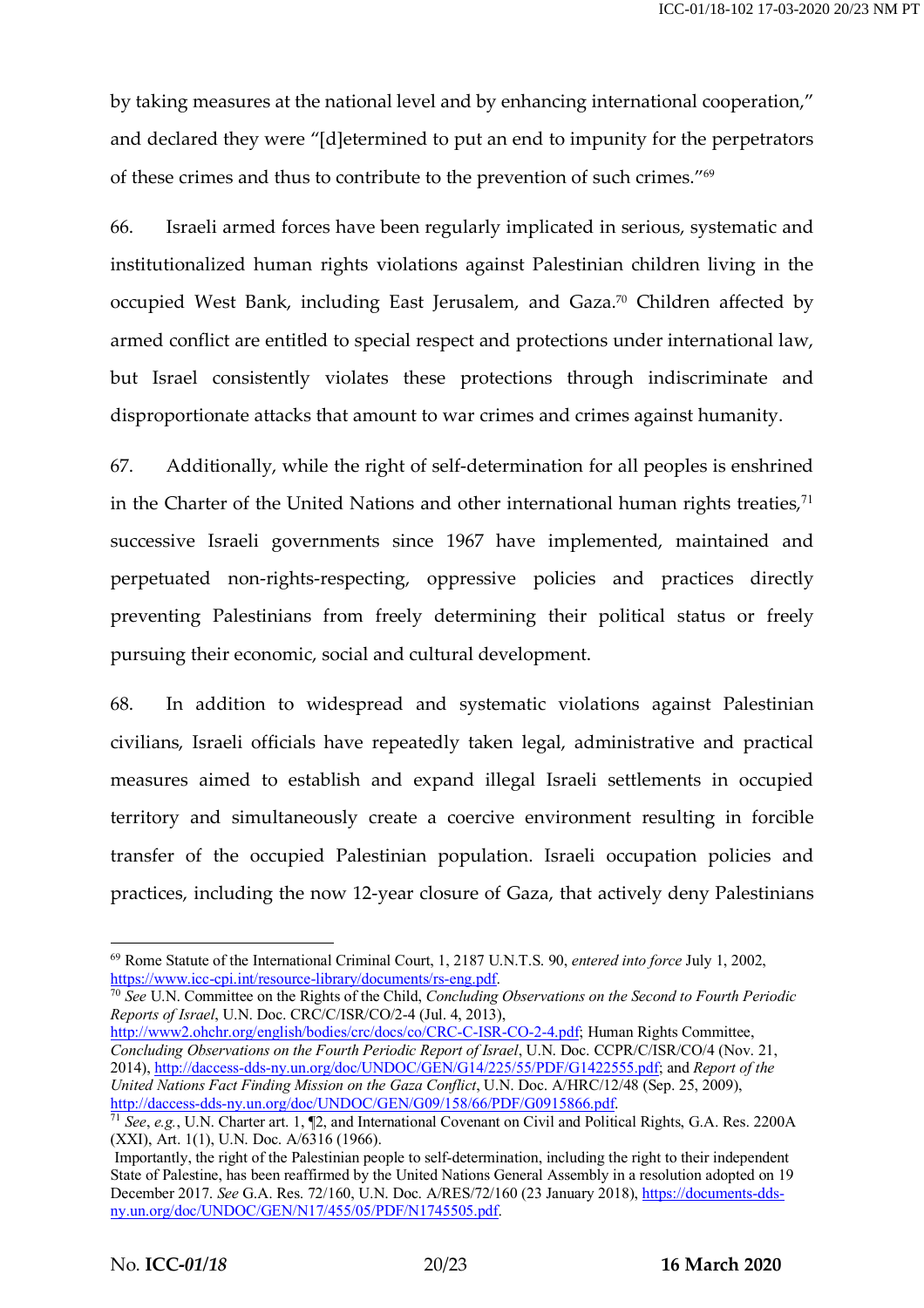the right to self-determination collectively amount to persecution, a crime against humanity under international law.

69. Through its policies and practices, carried out against the civilian population of Gaza as a whole, particularly those Palestinians engaging in peaceful protest since 30 March 2018, Israel has systematically denied Palestinian civilians a range of fundamental rights including but not limited to: the right to self-determination; the right to life; freedom of movement; freedom of expression and opinion; and right to peaceful assembly and association. Moreover, Israel's policies and practices have denied Palestinian civilians the right to not be collectively punished.72

70. Those whom are denied these rights are targeted by the Israeli civilian and military leadership based solely on their membership of two primary identifiable groups: their national identity as Palestinians and their political beliefs, based on their opposition to Israel's ongoing occupation and closure; Israel also perceives all Palestinians in Gaza as politically aligned with Hamas, and targets them for this association.<sup>73</sup>

71. Public statements can also be used to illustrate the intent to persecute a group of people. For example, the Israeli Defense Forces Twitter account as well as the public statements made by high ranking government officials consistently describe the civilian population of Gaza as "terrorists" deserving of their punishment.<sup>74</sup> Official Israeli sources, including politicians and military leadership, have repeatedly referred to protestors as "terrorists" and have justified the killing of children by referring to the victims as members of Hamas.<sup>75</sup> Israel's Deputy Minister for Public Diplomacy gave an interview on National Public Radio in the United States in which he stated: "This

<sup>73</sup> *See Gbagbo* Confirmation of Charges Decision, ¶¶ 204-206. In June 2018, the Israeli Knesset chose to deduct funds from tax revenue payments owed to the Palestinian government as compensation because of fires alleged to have been started by Palestinians in Gaza. The Prime Minister himself thanked members of the Knesset for taking such measures and declared, "Those who burn fields knew that there was a price." (translated from Hebrew). Benjamin Natenyahu (@netyahu) Twitter, 11 June 2018, 2:46AM, https://twitter.com/netanyahu/status/1006110523136577536.

<sup>74</sup> *See, e.g., Israel Defense Forces Verified account (@IDFSpokesperson)* Twitter, May 30 and Israel Defense Forces Verified account (@IDFSpokesperson) Twitter, 2 Jun 2018.

 <sup>72</sup> *See* Fourth Geneva Convention, Art. 33.

<sup>75</sup> *Id*.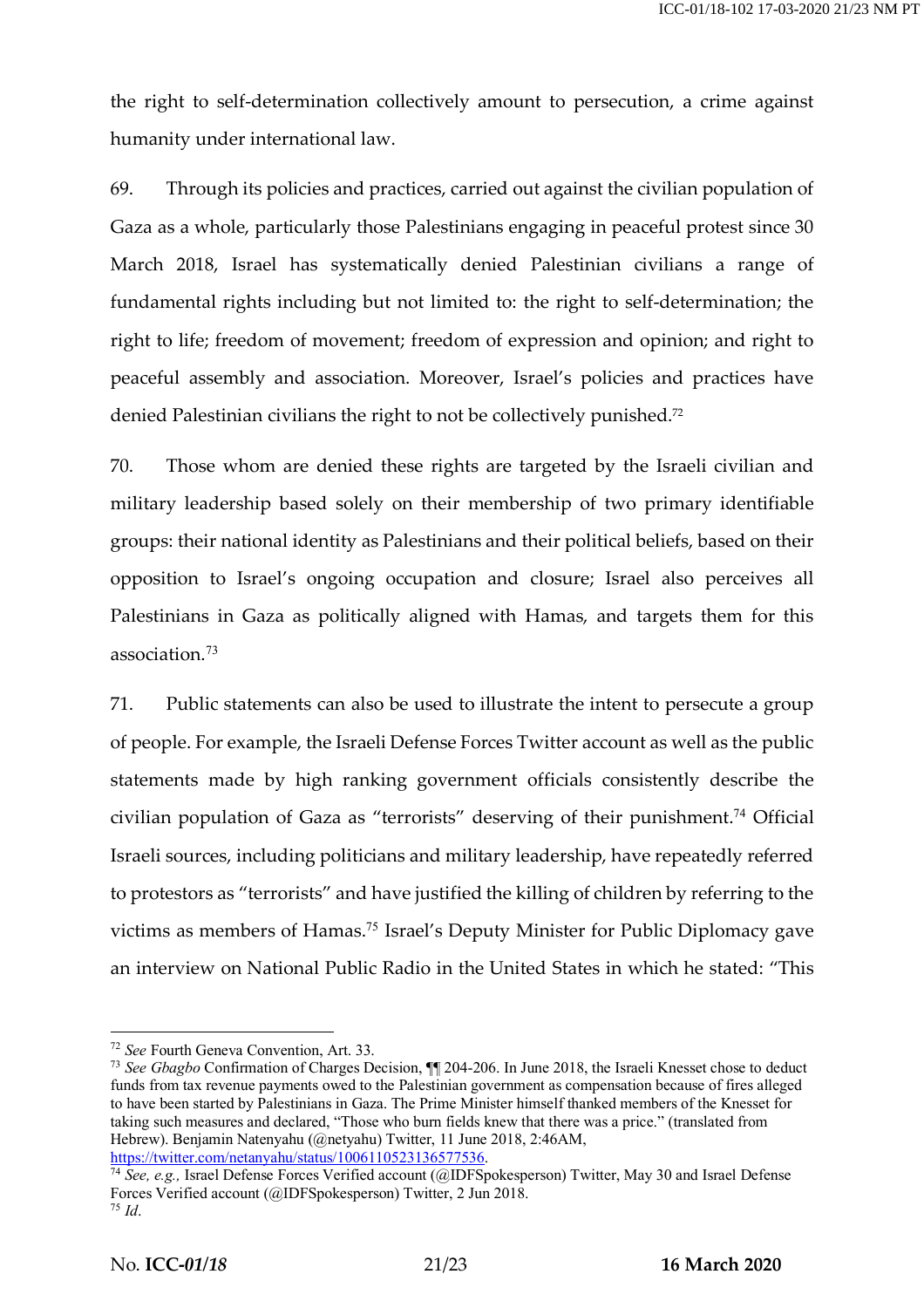is not a peaceful protest. According to the organizers, according to Hamas, the protest was designed to break through the border, to kill Israelis and destroy our country" and further said "There actually is no other effective method we know of defending the border. And the choice is - you know, is paying a price in terms of, you know, tough interviews like this one or letting these terrorists come through the border and kill our civilians. And for us, that's a no-brainer."<sup>76</sup> Benjamin Netanyahu, Prime Minister of Israel, has tweeted a similar narrative and justified the Israeli forces attacks on civilians by claiming that "Hamas" intends to send thousands of people to break the perimeter fences and "destroy" Israel.<sup>77</sup>

72. In this specific context, such statements illustrate discriminatory speech that aims to create the narrative that the protestors are all terrorists and thus it is justified to kill them. These statements must be understood in the context of operational policies and government practices that have caused, and continue to cause, and indeed, are intended to cause, the severe denial of fundamental rights to Palestinian civilian.

73. The victims submit that failing to find the Chamber that the Court may exercise its jurisdiction under article 12(2)(a), interpreted in light of the Statute's clear object and purpose concerning justice and accountability, ending impunity, and deterring future crimes, is counter to the Statute's object and purpose and will perpetuate systemic impunity in a situation where the Prosecution has already determined there is a reasonable basis to believe that war crimes have been or are being committed in the West Bank, including East Jerusalem, and Gaza.78

74. Furthermore, the victims believe a general finding by the Chamber that the Court cannot exercise jurisdiction under article 12(2)(a), interpreted in light of the

 <sup>76</sup> Ari Shapiro, *Israel's Deputy Minister For Public Diplomacy Discusses Response To Gaza Protests*, NPR, (16 May 2018), https://www.npr.org/2018/05/16/611727738/israels-deputy-minister-for-public-diplomacydiscusses-response-to-gaza-protests.

<sup>77</sup> Benjamin Netanyahu Verified Account (@netanyahu) Twitter, May 14 2018, 9:47 AM, https://twitter.com/netanyahu/status/996069591389495296.

<sup>78</sup> Prosecutor's request pursuant to article 19(3) for a ruling on the Court's territorial jurisdiction in Palestine, ¶ 2, ICC-01/18, 22 January 2020.